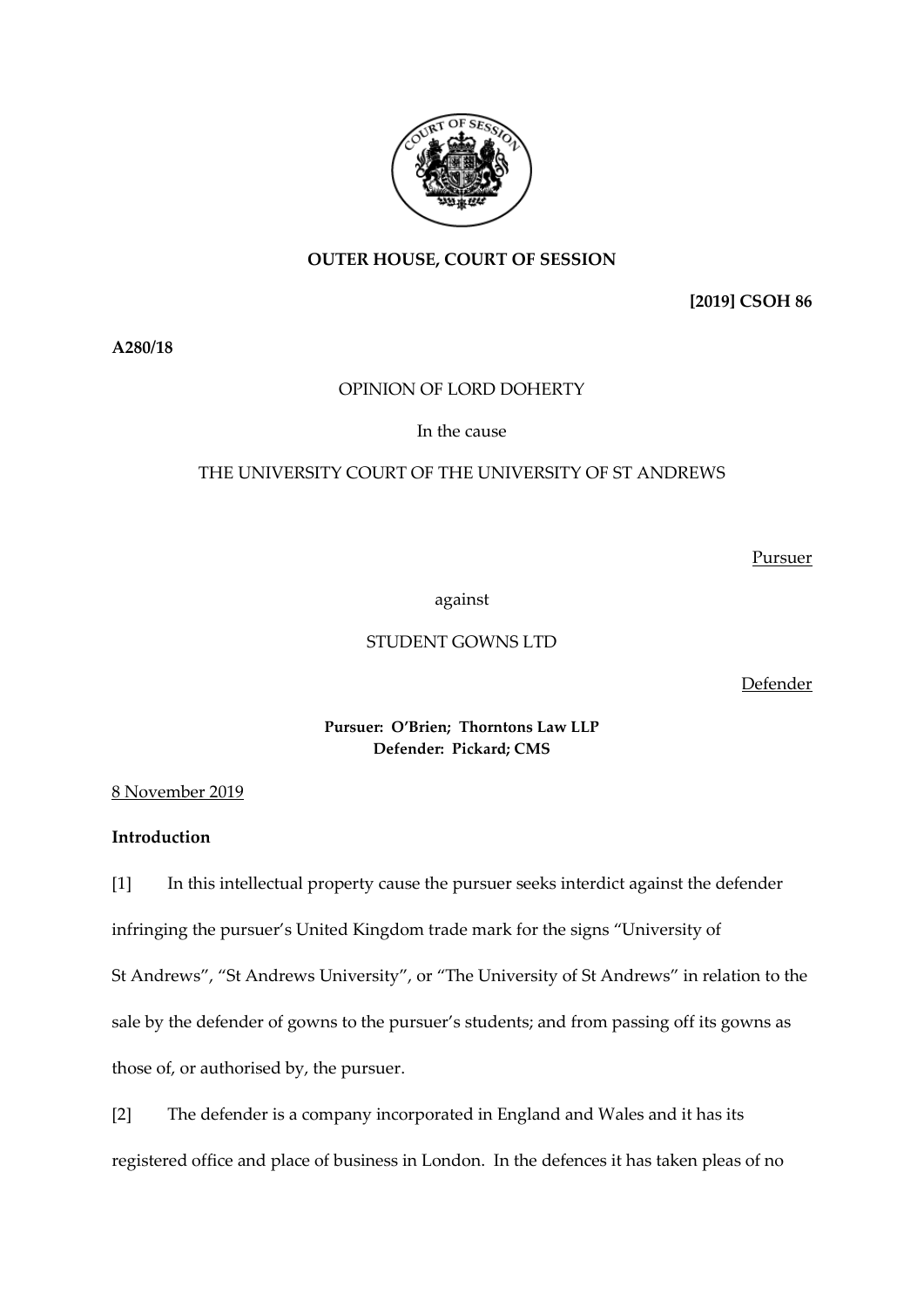jurisdiction and *forum non conveniens*. The matter came before me for a preliminary proof before answer restricted to those matters.

#### **The pleadings**

[3] The pursuer avers that at about the beginning of the 2018 academic year the defender began marketing for sale a purported version of a St Andrews undergraduate gown which it stated was made to University specifications; that it marketed the gown on its website and on Google and Amazon; and that in doing so it used the protected signs. It also avers that in September 2018 employees of the defender came to St Andrews where they marketed and sold the defender's gowns to students representing that they were made to University specifications. It avers that the defender's actions have caused confusion among undergraduate students. It maintains that the defender has infringed the pursuer's trade mark, and that it has passed off its goods as those of or authorised by the pursuer. It further avers that the defender's gowns are of inferior quality to the gowns authorised by the pursuer, that they are made from more lightweight fabric, and that the bobbling effect of the nap cloth is less pronounced than on the gowns authorised by the pursuer; that the defender's infringements of the trade mark have damaged the mark and the reputation of the mark; and that it is reasonably apprehensive that the defender will continue to infringe the trade mark and will continue to pass off its goods as those of or authorised by the pursuer unless restrained from doing so. It also avers that at the beginning of the 2018 academic year 200 fewer gowns than normal were sold by its subsidiary and that a significant proportion of the reduction in sales is attributable to students buying gowns from the defender; that the action relates to wrongful acts in Scotland and marketing aimed and directed towards customers in Scotland, in particular the students attending and about to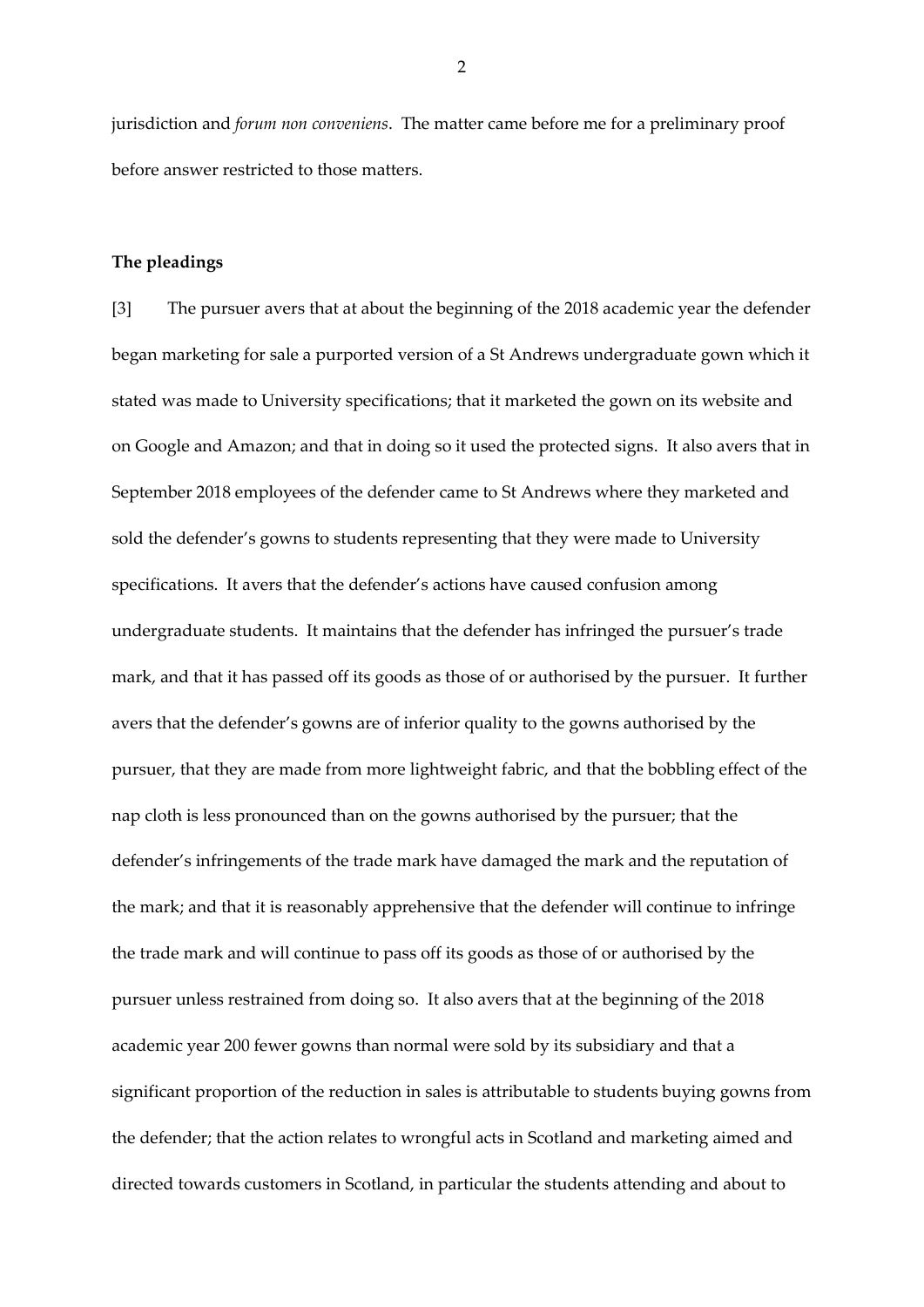attend the University of St Andrews; that around 31% of the University's undergraduate students are from Scotland; that most undergraduates do not buy their gowns until they have arrived in St Andrews; that of the official gowns sold in 2018, around 22% were preordered; and that the fact that some potential customers for gowns are outside Scotland does not detract from the fact that the defender's activities are directed to a material extent towards customers in Scotland. In response to the defender's averments in answer the pursuer admits that the defender has made complaints against the pursuer, Ede & Ravenscroft and a number of English universities alleging breach of provisions of the Competition Act 1998, under explanation that so far as the pursuer is aware, none of those complaints have proceeded beyond a pre-action letter. The pursuer avers that other possible legal proceedings would include claims brought by different claimants, in relation to the gowns of different universities, and would involve different intellectual property rights such as copyright; that none of the postulated proceedings are relevant to the question of *forum non conveniens*; and that any proceedings which the defender might bring against the pursuer before the Competition Appeal Tribunal ("the CAT") would be likely to be treated as proceedings in Scotland.

[4] The defender denies infringement of trade mark and passing off. Its first and second pleas-in-law are a plea of no jurisdiction and a plea of *forum non conveniens.* It avers that it has sold a total of 89 of the gowns, 59 of which were sold in St Andrews on 9 and 10 September 2018; that, of the remaining 30, 14 were sold via the website to customers with addresses outside Scotland; that St Andrews undergraduate gowns tend to be purchased by students after their place has been confirmed but before they commence their studies; that a minority of undergraduates are from Scotland and that the majority are from elsewhere in the UK or overseas; and (in answer 3) that "Accordingly the pages of the defender's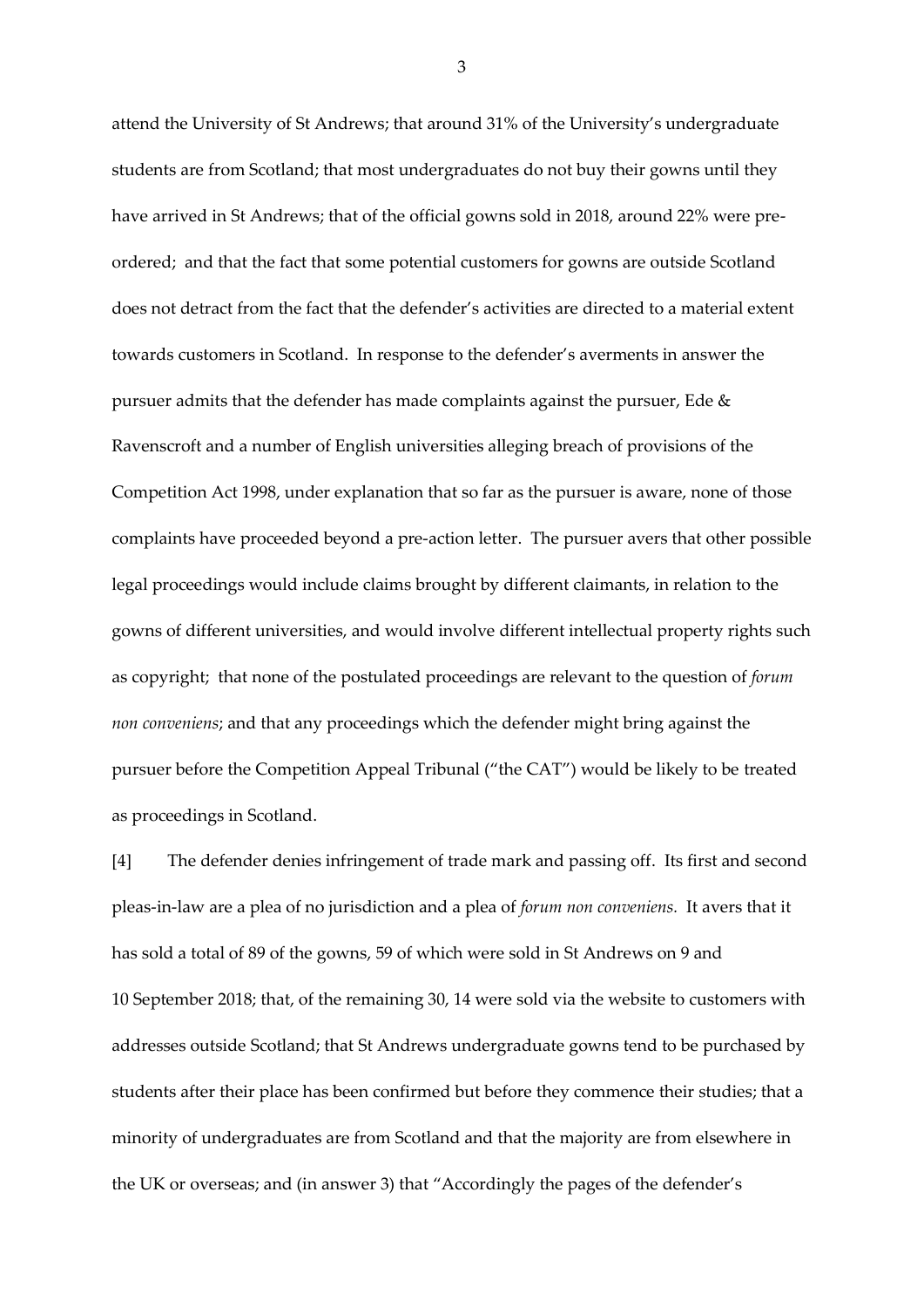website... are not specifically marketed, aimed or directed at customers in Scotland." It admits that the bobbling effect on the nap cloth of its gowns is less pronounced and that its gowns are made from a lighter fabric. It avers that the present proceedings are part of a wider dispute and it describes the other proceedings which it contemplates may be commenced. It further avers that the place where the alleged harmful events have occurred is England and that the Court of Session is neither the natural nor the appropriate forum for resolution of the dispute.

## **The evidence**

[5] In advance of the proof the parties had been ordained to lodge affidavits or signed witness statements of the witnesses upon whom they intended to rely at the proof. The pursuer lodged affidavits from Joe Richards and Roy Drummond. The defender lodged signed witness statements from Stephen Tupper and Ruth Nicholls. In the result, none of the witnesses gave oral evidence because the parties entered into a joint minute of admissions (no 28 of process) in terms of which they agreed:

"1. Without prejudice to any submissions by either party as to relevancy, the statements and affidavits of the witnesses for the pursuer and the defender may be received as their evidence for the purposes of the preliminary proof without requiring to be spoken to by them save that:

- (i) This agreement does not extend to Mr Tupper's evidence as in so far as it relates to
	- (a) the merits of the parties' positions or the likely outcome or prospects of success on any question arising in these proceedings or in any potential proceedings, or
	- (b) the motivation or purpose of the pursuer in bringing these proceedings or in doing so the way that it has.
- (ii) Mr Richard's evidence in so far as it relates to whether the University's property is vested in the University Court and/or the University Court carries on the business of the University.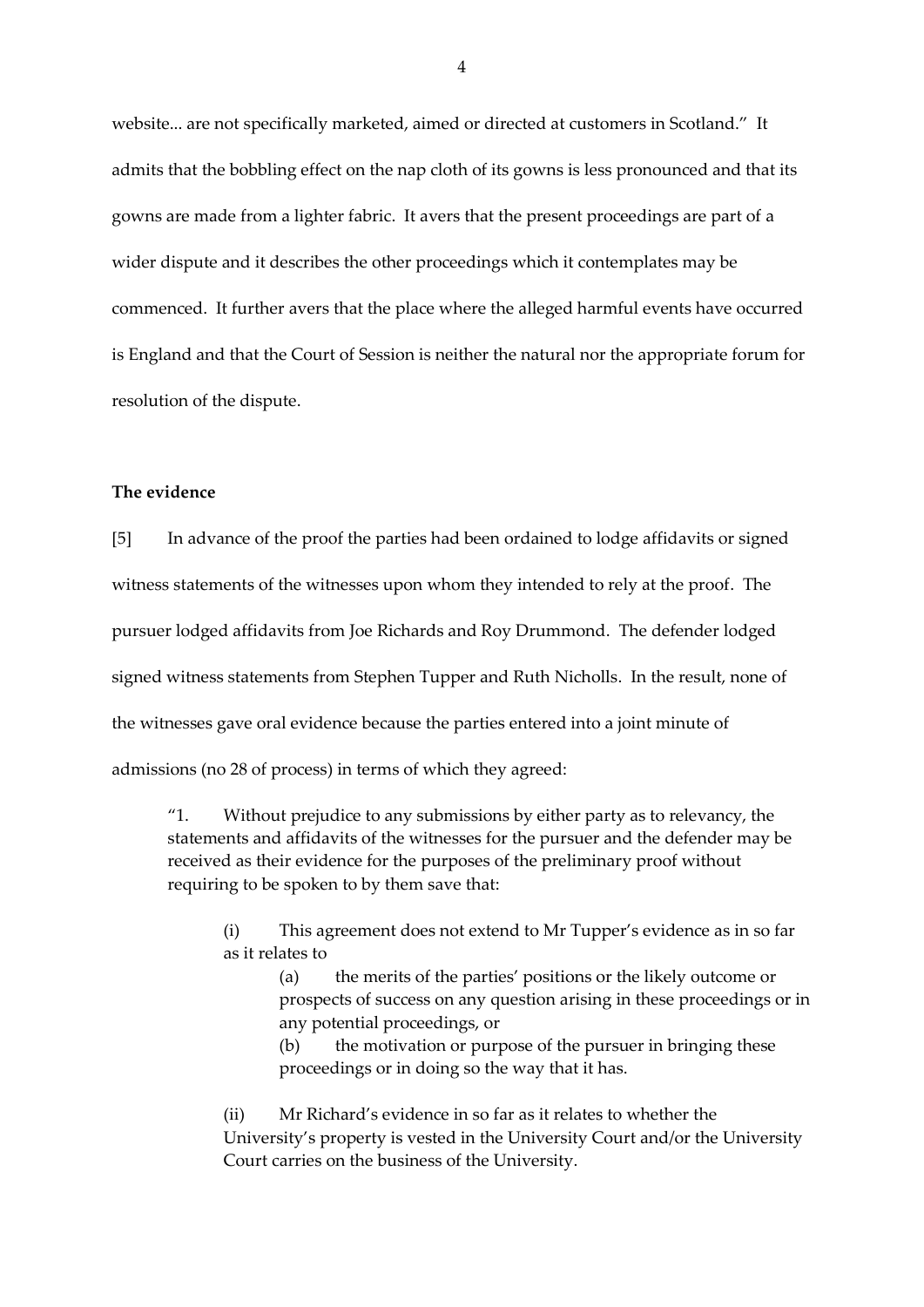(ii) (*sic*) For the avoidance of doubt, Ms Nicholl's evidence as to the defender's future intentions is to be received for the purposes of explaining the position adopted by the defender on that question, and without prejudice to either party's position as to the merits of the dispute. ..."

### *Joe Richards*

[6] Mr Richards is Group Financial Controller of SOI Group Limited, which company provides management services to the subsidiary companies of the University of St Andrews. His evidence was that in the academic year 2018/19 27% of the student intake came from Scotland. 31% of current undergraduates were Scottish. There were "strong populations" from England, the USA, China and Germany. In the academic year 2014/15 56.2% of the student population were from the United Kingdom and 43.8% were from other countries. Undergraduate gowns could be pre-ordered on the University Shop's website and collected from the shop, but only about a quarter of gowns were pre-ordered. The vast majority of undergraduate gowns were bought after undergraduates arrived in St Andrews, either at the University Shop or at the gown sale held each September in Parliament Hall. In 2018/19 there were 751 gowns sold of which 163 (22%) were pre-orders and 588 (78%) were sold at the Parliament Hall sale or at the shop. Fifty eight of the pre-orders were from students domiciled in Scotland and 44 were from students domiciled in England and Wales. Forty seven of the 163 pre-orders had been made in the month of September 2018.

#### *Roy Drummond*

[7] Mr Drummond is the Chief Legal Officer for the University of St Andrews. His evidence was that Mr Tupper's assertion that the action had been raised to stymie any proposed competition law claim by the defender against the pursuer was incorrect. There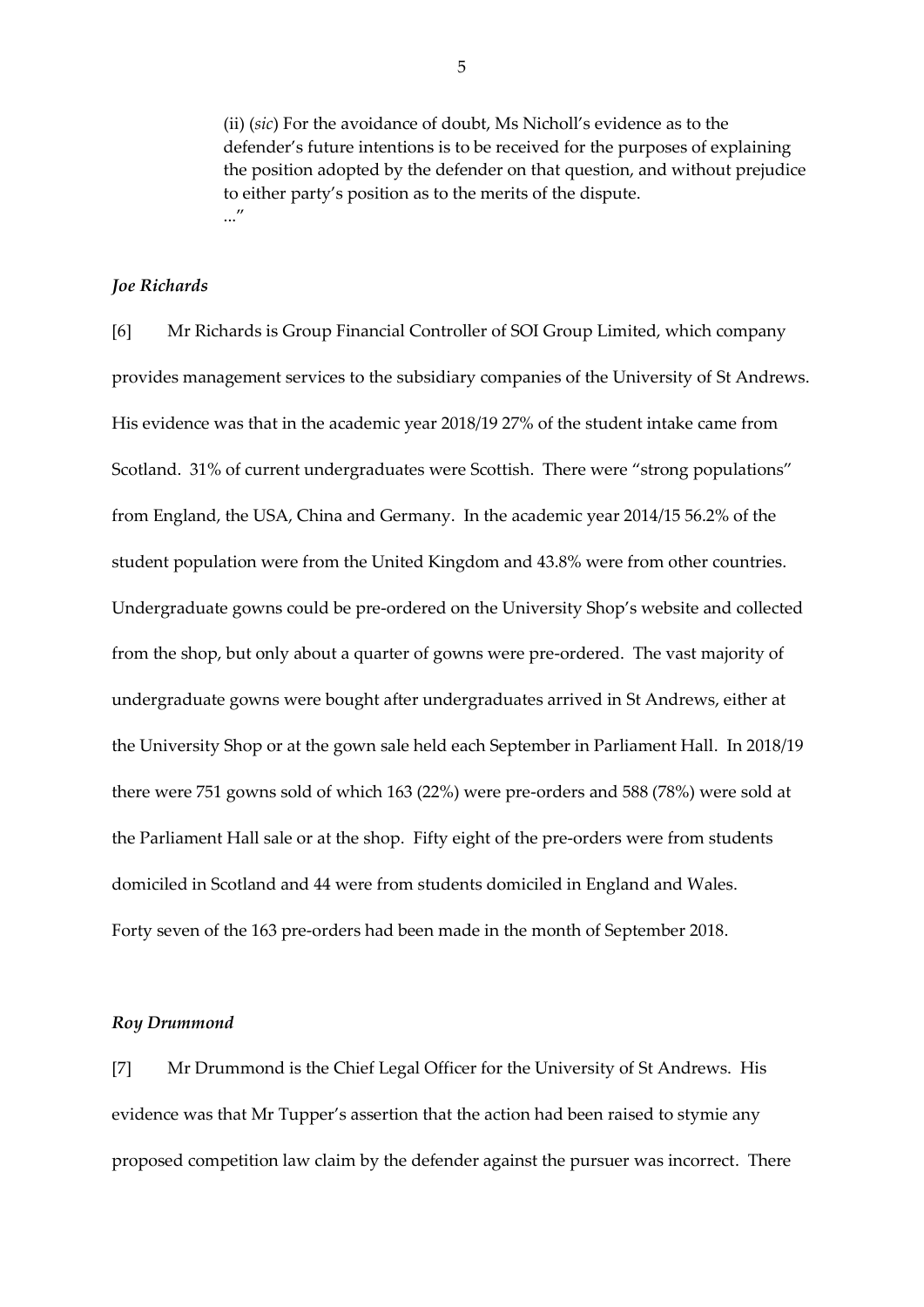was no correlation between the current action and the proposed competition law claim. In September 2018, following complaints to the University by dissatisfied students who had purchased the defender's gowns, the pursuer had become aware of the defender's marketing and sale of gowns in St Andrews and via its website. On 10 September 2018 the University's solicitors had written a cease and desist letter to the defender. Mr Tupper had replied on behalf of the defender by letter dated 14 September 2018 stating that the defender was in the course of compiling a letter of claim for "anti-competitive behaviour in the academic dress market" under the Competition Act 1988. Thereafter Mr Drummond had instructed the University's solicitors to raise proceedings for trade mark infringement and passing off. The threatened competition claim had not triggered the raising of the action. Nor at the time the action was raised was Mr Drummond aware of any threatened action by the defender against Ede and Ravenscroft. The purpose of the proceedings was to prevent further trade mark infringement and passing off.

#### *Ruth Nicholls*

[8] Ms Nicholls is the defender's Director of Operations. The company's only office is in Stratford, London where Ms Nicholls and the defender's managing director, Oliver Adkins, work. Sales through the website are manually processed in the Stratford office. The defender's stock of academic dress is stored at a warehouse in Swindon. The servers for the defender's website are hosted in the USA. Ms Nicholls manages the defender's online presence from the Stratford office. She is responsible for the content of the website and for the defender's pay-per-click advertising on Google, Facebook and Amazon. She carries out most content updates to the website, but if a change involves technical difficulty she would request one of the defender's directors (who resides in Australia) to assist or she would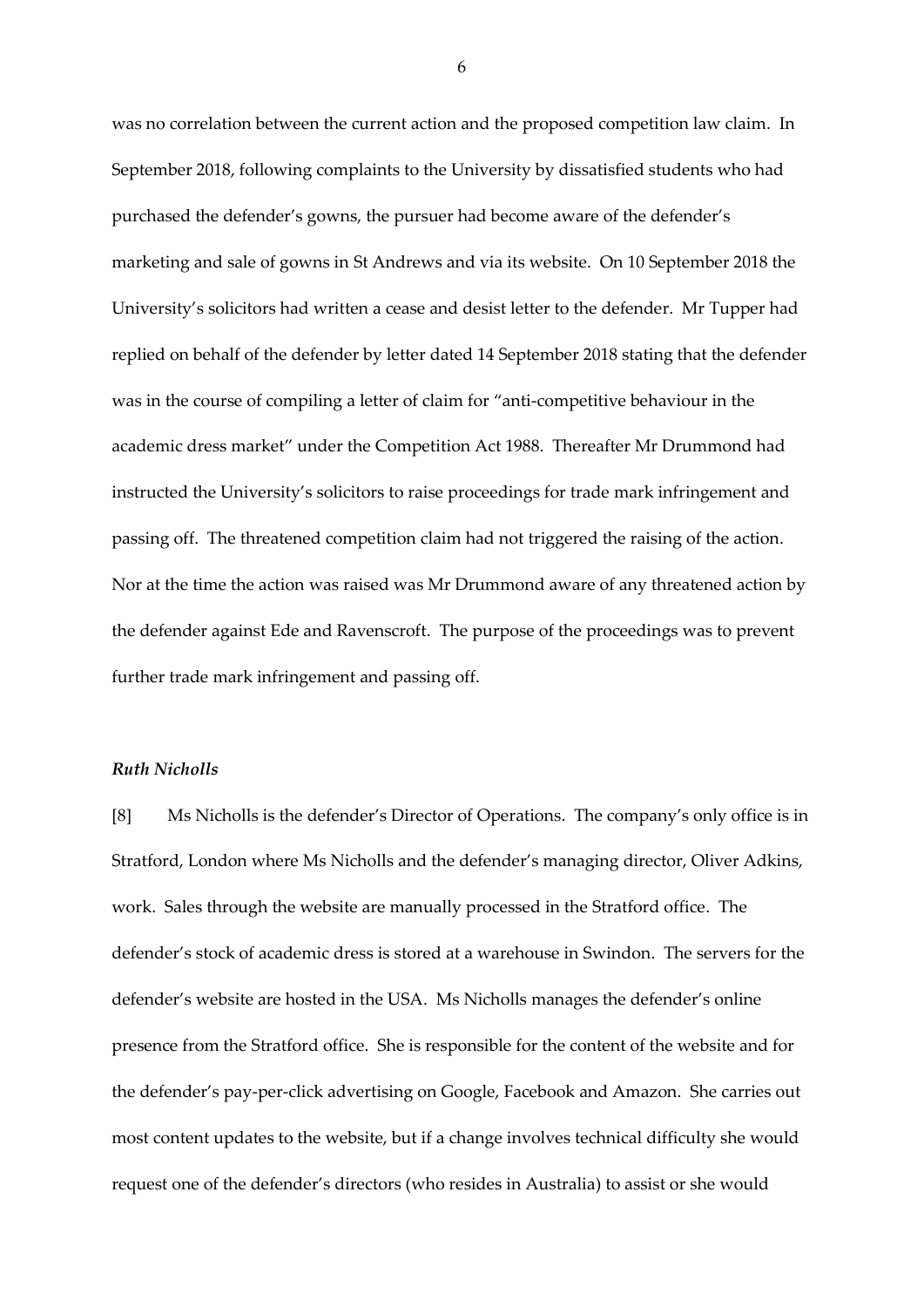engage the website's developer (who is based in India) to provide the necessary services. For the start of the academic year 2018/19 the defender had obtained 200 undergraduate gowns from its suppliers for sale to St Andrews students. In September 2018 she and Mr Adkins spent 4 days in St Andrews to promote sales of undergraduate gowns by distributing flyers and having a roadshow at the St Andrews Ale House. Prior to the visit there had been 11 sales online. The defender had delivered "half" of those gowns to addresses in England. Of the remainder "1 or 2" were collected from them in St Andrews. The defender did not propose to repeat the roadshow in 2019. It would continue to market undergraduate gowns for St Andrews students on its website and by using Google ads. It would like to sell the remainder of the stock it had bought. It was "undecided" whether it would order any new gowns: "We will probably just continue to sell the existing stock that we have." The defender does not have any business operations in Scotland. None of its advertising or marketing, specifically its website, is directed from Scotland. It has no office or other place of business (and no employees located or working) in Scotland. It has no bank account or other assets in Scotland. None of its directors are in Scotland. Paragraph 25 of Ms Nicholls' witness statement concluded:

"As a result of this action in Scotland, [the defender] is faced with the additional expense of fighting for fair access to the UK national academic dress market in two different jurisdictions. This is additional expense which, not least because of the efforts to keep us out of that market by Ede & Ravenscroft (and those universities who have assisted it), we can ill-afford."

## *Stephen Tupper*

[9] Mr Tupper is a solicitor based in London who is instructed on behalf of the defender and a related company, Churchill Gowns Limited. The defender and Churchill Gowns Limited are part of the Churchill Gowns group. Churchill Gowns was set up in Australia in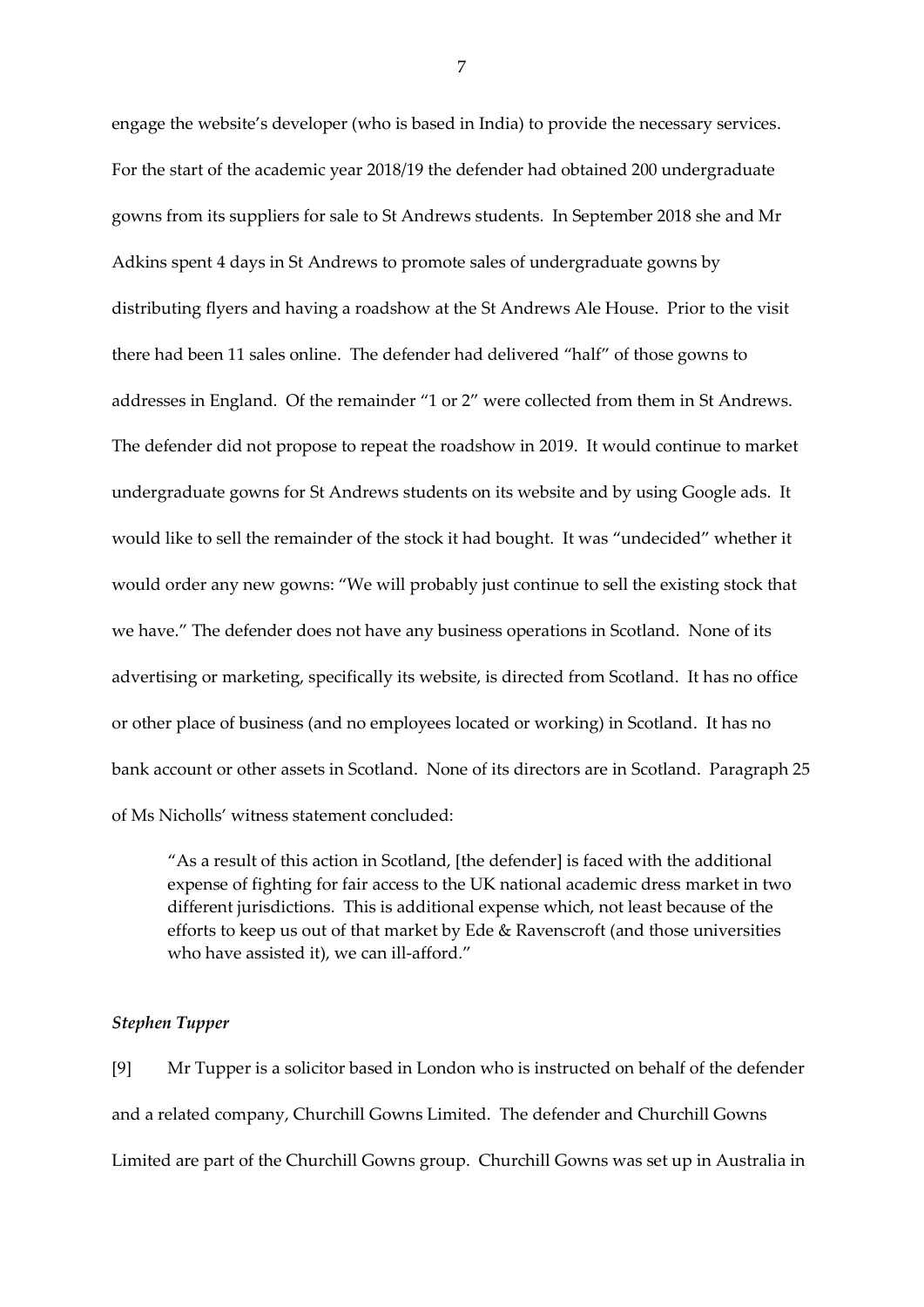2014 and it had some success breaking into the academic gowns market there which up until recently had been dominated by one or two traditional suppliers. The defender hoped to do the same in the United Kingdom. In the UK, companies in the Ede & Ravenscroft group ("E&R") enjoyed a dominant position in the academic dress market supplying about 75% of universities and about 80% of students. At "120-odd"universities (including St Andrews) E&R "had legal or *de facto* exclusive supply"; and E&R, in combination with many of these universities (including St Andrews), had taken active steps to shut out new entrants to the market, including the Churchill companies. E&R's principal tactic had been to allege infringement of intellectual property rights by competitors. In August 2018 E&R's solicitors alleged that the defender had infringed E&R's copyright by selling bachelor hoods to University of Bedford students. E&R threatened an injunction to prevent any production, marketing or sales by the defender of academic dress for that university. W M Northam & Company Limited (an E&R company) had emailed the defender claiming that it owned copyright for University of Lincoln academic dress. Churchill denies any copyright claims concerning university hoods. It maintains that no part of the hood is an artistic work and that section 51(1) of the Copyright, Designs and Patents Act 1988 is a complete defence. Churchill therefore already faces the threat in England of a number of other IP-related claims in respect of its supply of academic dress, and the work in relation to those claims is being done in England. There is a dedicated IP Court in England and Wales - the Intellectual Property Enterprise Court ("IPEC"). If E&R "made good on its threats" Mr Tupper anticipated that any action would be begun there. There are specialist judges and cases are dealt with quickly and at modest cost because recoverable costs are capped at £50,000. In Mr Tupper's view IPEC would be likely to accept jurisdiction over any trade mark and passing off claim made against Churchill.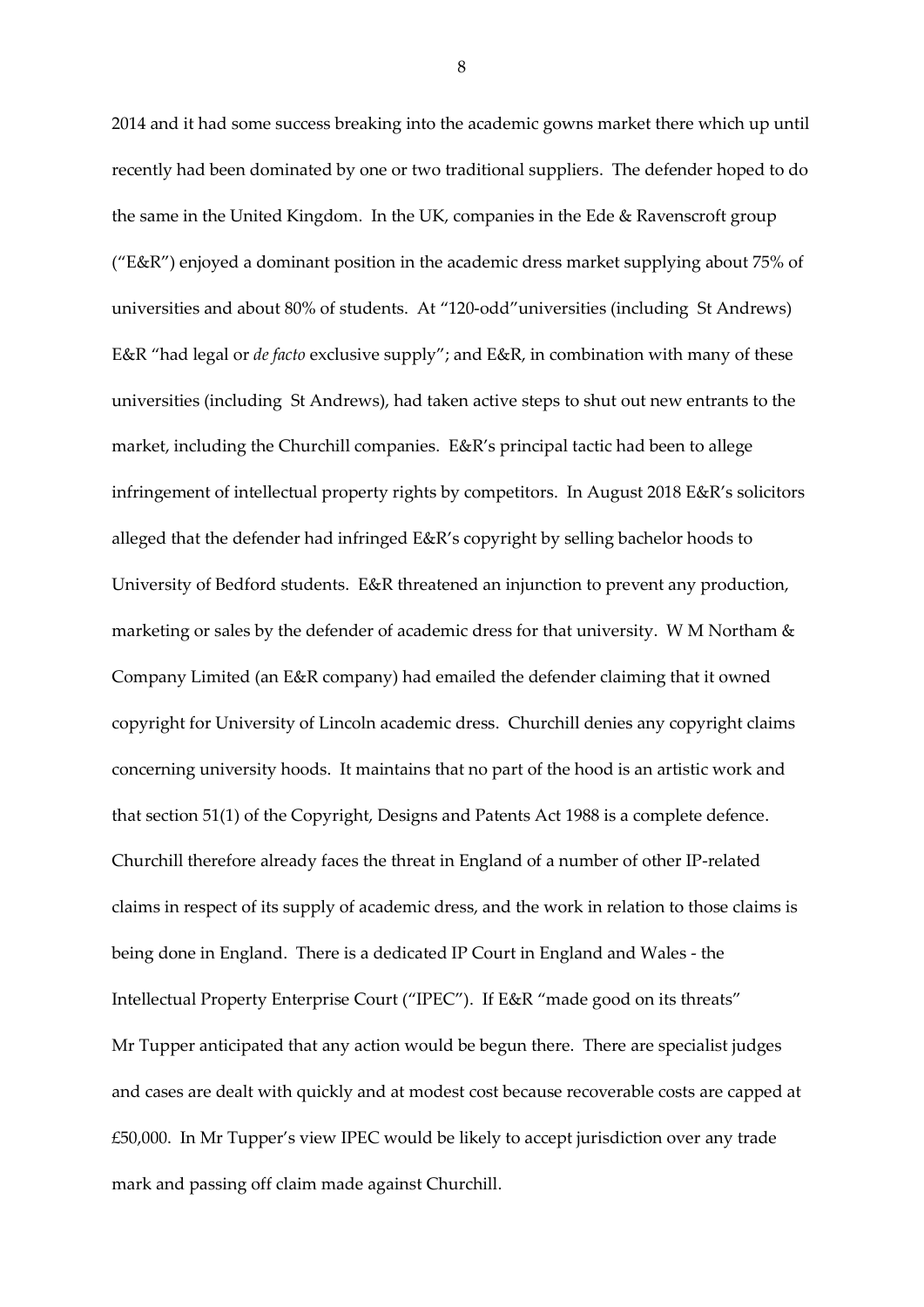[10] Churchill has claims for damages for breach of statutory duty owed under the Competition Act 1988. As a result of being shut out from the UK market Churchill had lost the opportunity to establish its businesses and had lost profits of £3 million over a 3 year period. Letters before action had been sent to the pursuer and to the Universities of Bedford, London Metropolitan, and Canterbury. Churchill alleges that each of the universities has combined with E&R in a common scheme which has allowed that undertaking to abuse its dominant position in the academic dress market. The claims should all be heard by the same court. The Court of Session does not have jurisdiction in respect of the claims against the English universities. It is envisaged that the Churchill companies would bring actions in the CAT where they would be tried together and that all of the proceedings would be treated as English proceedings. If in the meantime E&R or anyone else commences claims against Churchill in IPEC, an alternative would be for the competition claims to be dealt with by the Competition List of the Business and Property Courts ("B&PC"). While IPEC scale costs would not apply in such a case Mr Tupper believed that costs management would be very likely to apply, with the result that if the present dispute was heard in England costs would be lower than if the proceedings were to continue in Scotland. Churchill's witnesses and legal team and experts are based in London. It would be more expensive and less convenient for them to come to Edinburgh. There would be duplication of cost because Scottish solicitors would have to be engaged. Mr Tupper believes that "the Scottish proceedings were begun in an attempt to stymie Churchill's competition law claims against the University."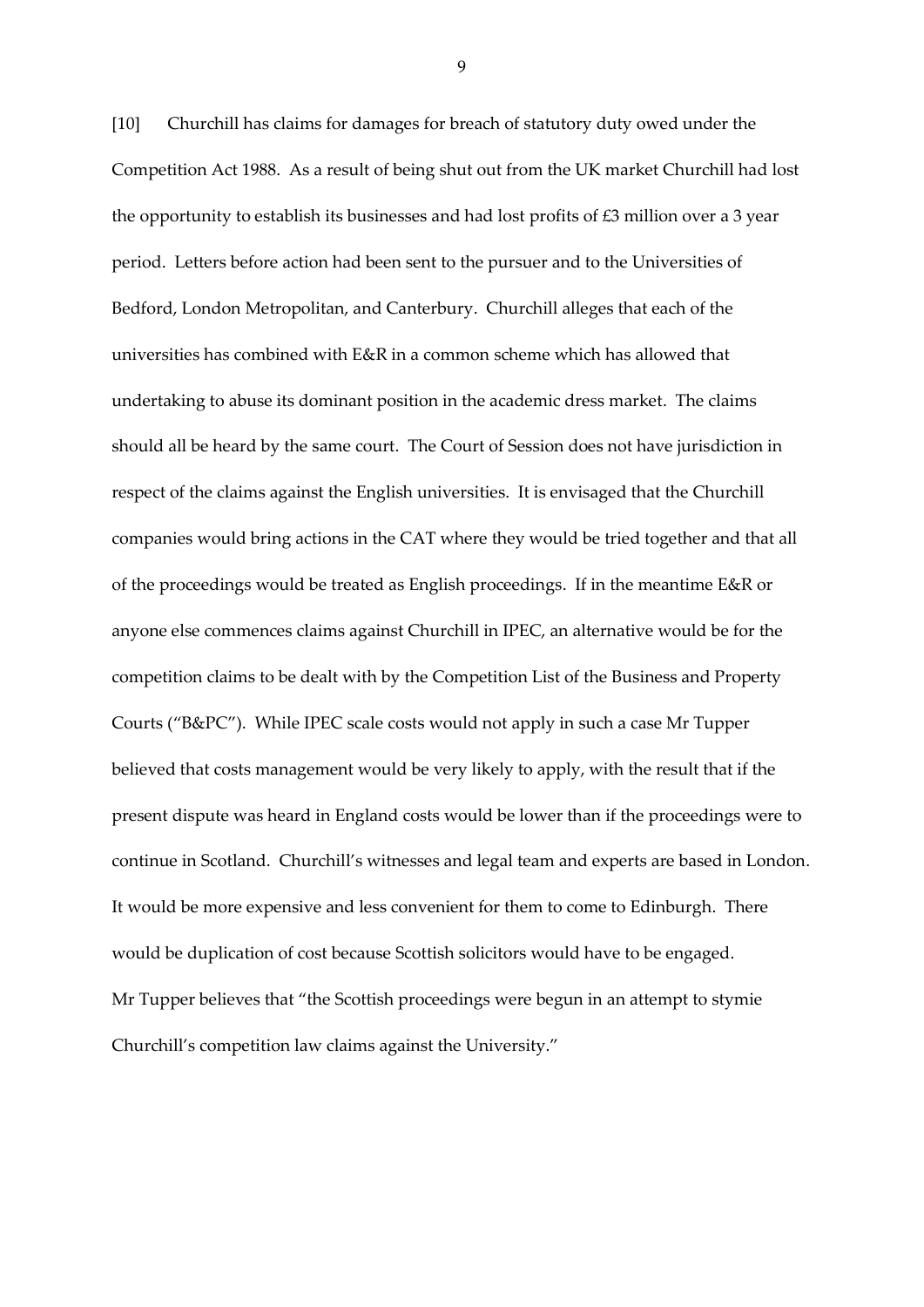# **Relevant UK and EU provisions**

[11] Sections 3, 16 and 49 of, and Schedule 4 to, the Civil Jurisdiction and Judgments

Act 1982 ("CJJA") provide:

# "**3.— Interpretation of the Brussels Conventions.**

(1) Any question as to the meaning or effect of any provision of the Brussels Conventions shall, if not referred to the European Court in accordance with the 1971 Protocol, be determined in accordance with the principles laid down by and any relevant decision of the European Court.

(2) Judicial notice shall be taken of any decision of, or expression of opinion by, the European Court on any such question.

#### ... **16 - Allocation within U.K. of jurisdiction in certain civil proceedings.**

(1) The provisions set out in Schedule 4 (which contains a modified version of ("Chapter **II** of the Regulation]) shall have effect for determining, for each part of the United Kingdom, whether the courts of law of that part, or any particular court of law in that part, have or has jurisdiction in proceedings where—

(a) the subject-matter of the proceedings is within the scope of the Regulation as determined by Article 1 of the Regulation (whether or not the Regulation has effect in relation to the proceedings); and

(b) the defendant or defender is domiciled in the United Kingdom or the proceedings are of a kind mentioned in Article 24 of the Regulation (exclusive jurisdiction regardless of domicile).

(3) In determining any question as to the meaning or effect of any provision contained in Schedule 4—

(a) regard shall be had to any relevant principles laid down by the European Court in connection with Title II of the 1968 Convention or Chapter II of the Regulation and to any relevant decision of that court as to the meaning or effect of any provision of that Title or that Chapter;

**...**

# **49 Saving for powers to stay, sist, strike out or dismiss proceedings.**

Nothing in this Act shall prevent any court in the United Kingdom from staying, sisting, striking out or dismissing any proceedings before it, on the ground *of forum non conveniens* or otherwise, where to do so is not inconsistent with the 1968 Convention or, as the case may be, the Lugano Convention or the 2005 Hague Convention.

**...**

# **SCHEDULE 4 CHAPTER II OF THE REGULATION AS MODIFIED: RULES FOR ALLOCATION OF JURISDICTION WITHIN UK**

# *General*

1 Subject to the rules of this Schedule, persons domiciled in a part of the United Kingdom shall be sued in the courts of that part.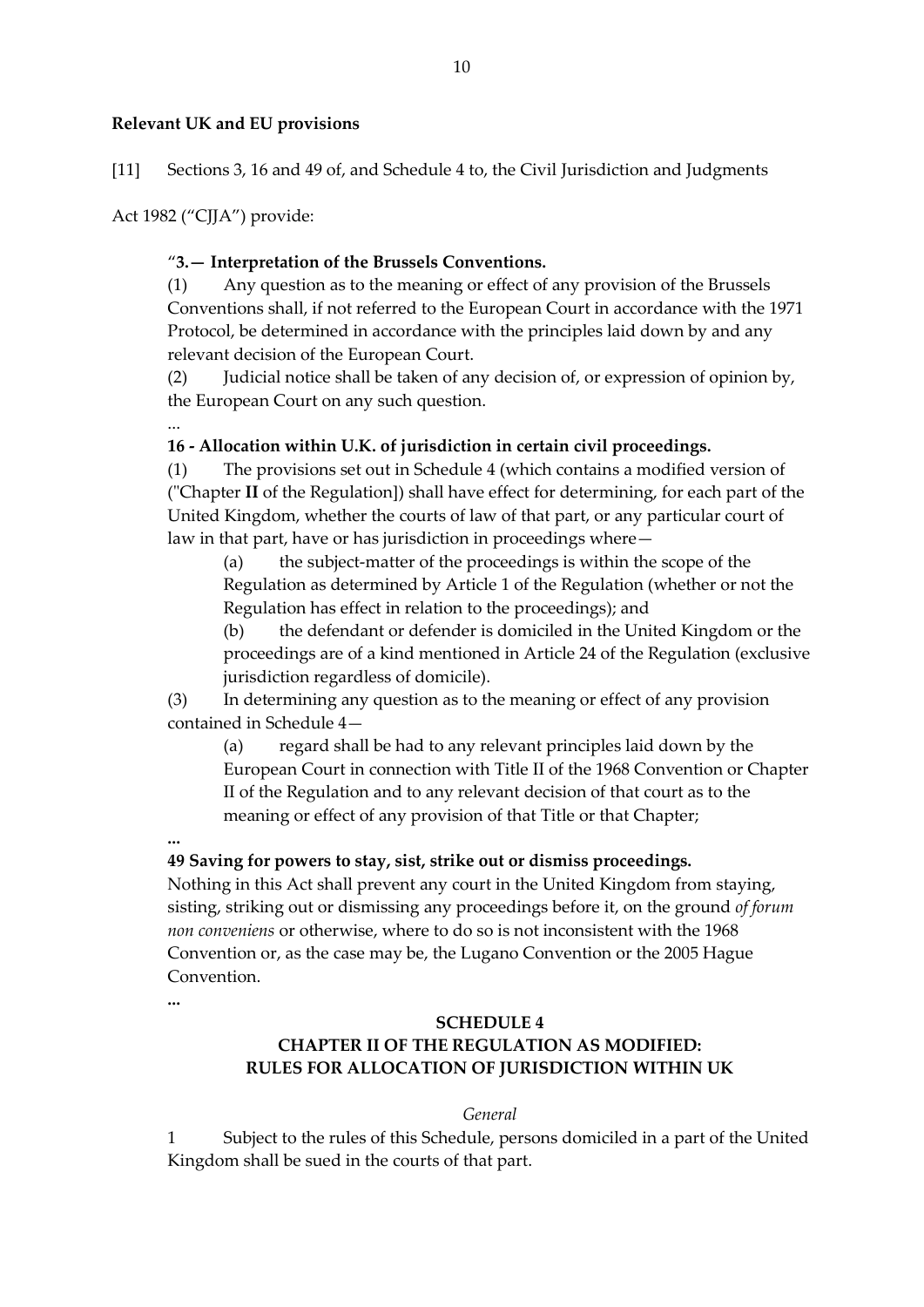2 Persons domiciled in a part of the United Kingdom may be sued in the courts of another part of the United Kingdom only by virtue of rules 3 to 13 of this Schedule.

## *Special jurisdiction*

3 A person domiciled in a part of the United Kingdom may, in another part of the United Kingdom, be sued—

...

(c) in matters relating to tort, delict or quasi-delict, in the courts for the place where the harmful event occurred or may occur; ..."

Chapter II of Regulation (EU) No 1215/2012 of 12 December 2012 on jurisdiction and the

recognition and enforcement of judgments in civil and commercial matters (the recast

Brussels I Regulation) provides:

 $\mathbf{u}_{\ldots}$ 

# CHAPTER II JURISDICTION

## ... SECTION 1

# *General provisions*

# *Article 4*

1. Subject to this Regulation, persons domiciled in a Member State shall, whatever their nationality, be sued in the courts of that Member State.

...

...

# *Article 5*

1. Persons domiciled in a Member State may be sued in the courts of another Member State only by virtue of the rules set out in Sections 2 to 7 of this Chapter. ...

# SECTION 2

#### *Special jurisdiction*

#### *Article* 7

A person domiciled in a Member State may be sued in another Member State:

(2) in matters relating to tort, delict or quasi-delict, in the courts for the place where the harmful event occurred or may occur; ..."

The recast Brussels I Regulation replaced the Brussels I Regulation (Regulation (EC)

No 44/2001). Article 5(3) of the Brussels I Regulation was in the same terms as Article 7(2) of

the recast Brussels I Regulation.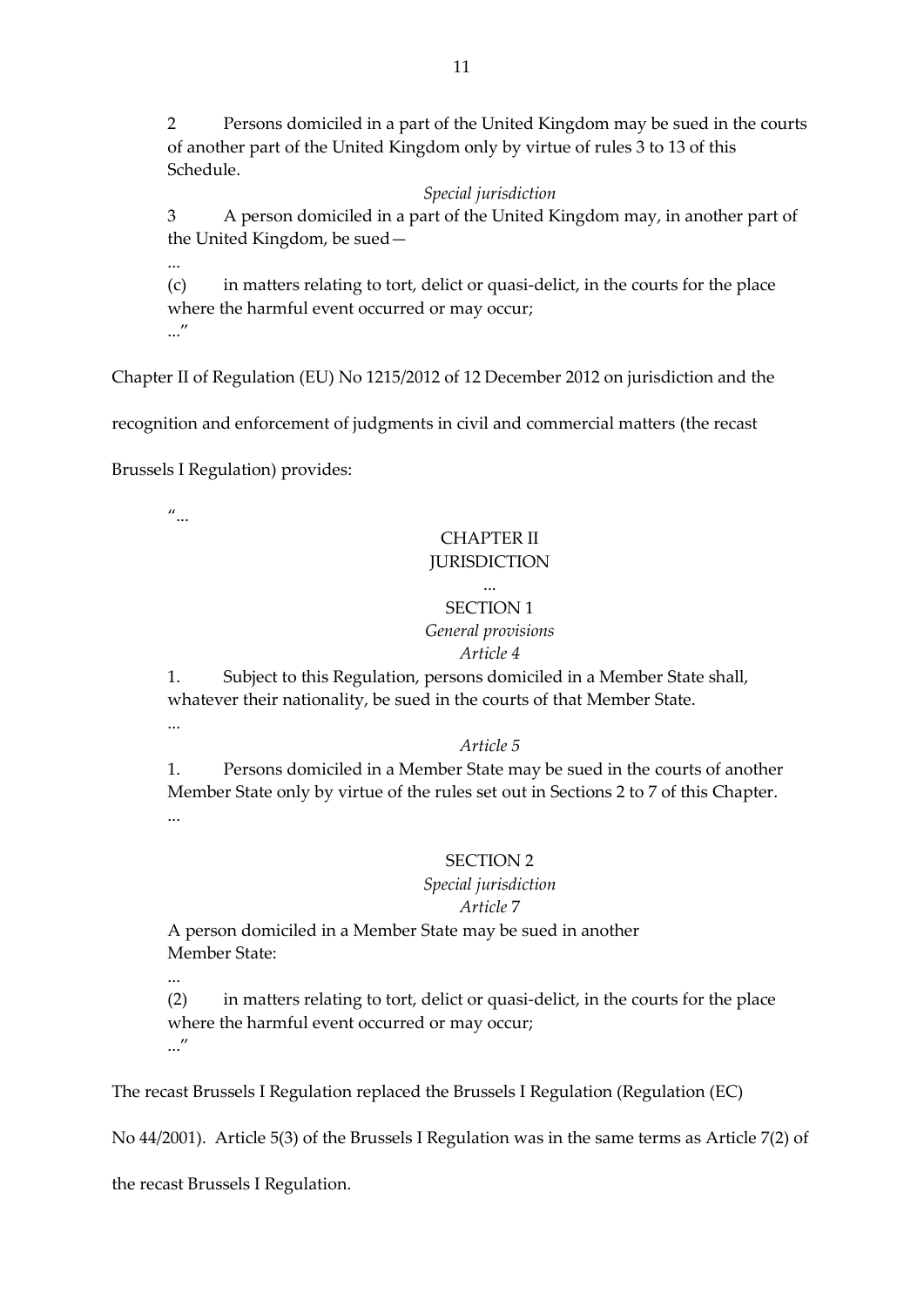## **Jurisdiction**

#### *Counsel for the pursuer's submissions*

[12] Mr O'Brien submitted that the pursuer founded upon the special jurisdiction in rule 3(c) of Schedule 4 to the CJJA. That rule is based on the equivalent European provision now found in Article 7(2) of the recast Brussels I Regulation. In interpreting Schedule 4, the court is to have regard to relevant decisions of the Court of Justice of the European Union on the equivalent European rules: CJJA, section 16(3)(a). Scotland is "the place where the harmful event occurred or may occur". The pursuer had the option to sue in the place of the defender's domicile or the place where the harmful event occurred or may occur. It had chosen to exercise the latter ground of jurisdiction. The expression "place where the harmful event occurred" covered "both the place where the damage occurred and the place of the event giving rise to it": Joined Cases C-509/09 and C-161/10 *eDate Advertising GmbH* v *X* [2012] QB 654, paragraph 41 of the judgment of the court. With passing off, the place of the damage is the place where the goodwill concerned subsists and is protected by the law relating to passing off: *cf. AMS Neve Ltd* v *Heritage Audio SL* [2017] FSR 16, [2016] EWHC 2563 (IPEC), per HHJ Hacon at paragraph 25; *AMS Neve Ltd* v *Heritage Audio SL* [2018] FSR 23, [2018] EWCA Civ 86, per Kitchin LJ (as he then was) at paragraph 10. In the case of a claim for infringement of a national trade mark the place where the damage occurred or may occur is the place where the trade mark is registered: Case C-523/10 *Wintersteiger AG* v *Products 4U Sondermaschinenbau GmbH* [2013] Bus LR 150, [2012] ETMR 31.

[13] Here, in relation to each right the place where the damage occurred or may occur is in Scotland. The right to protect goodwill and prevent passing off subsists in Scotland. So far as infringement of the trade mark is concerned, the place of the relevant damage is the whole of the UK, including Scotland, because the trade mark is registered in the UK.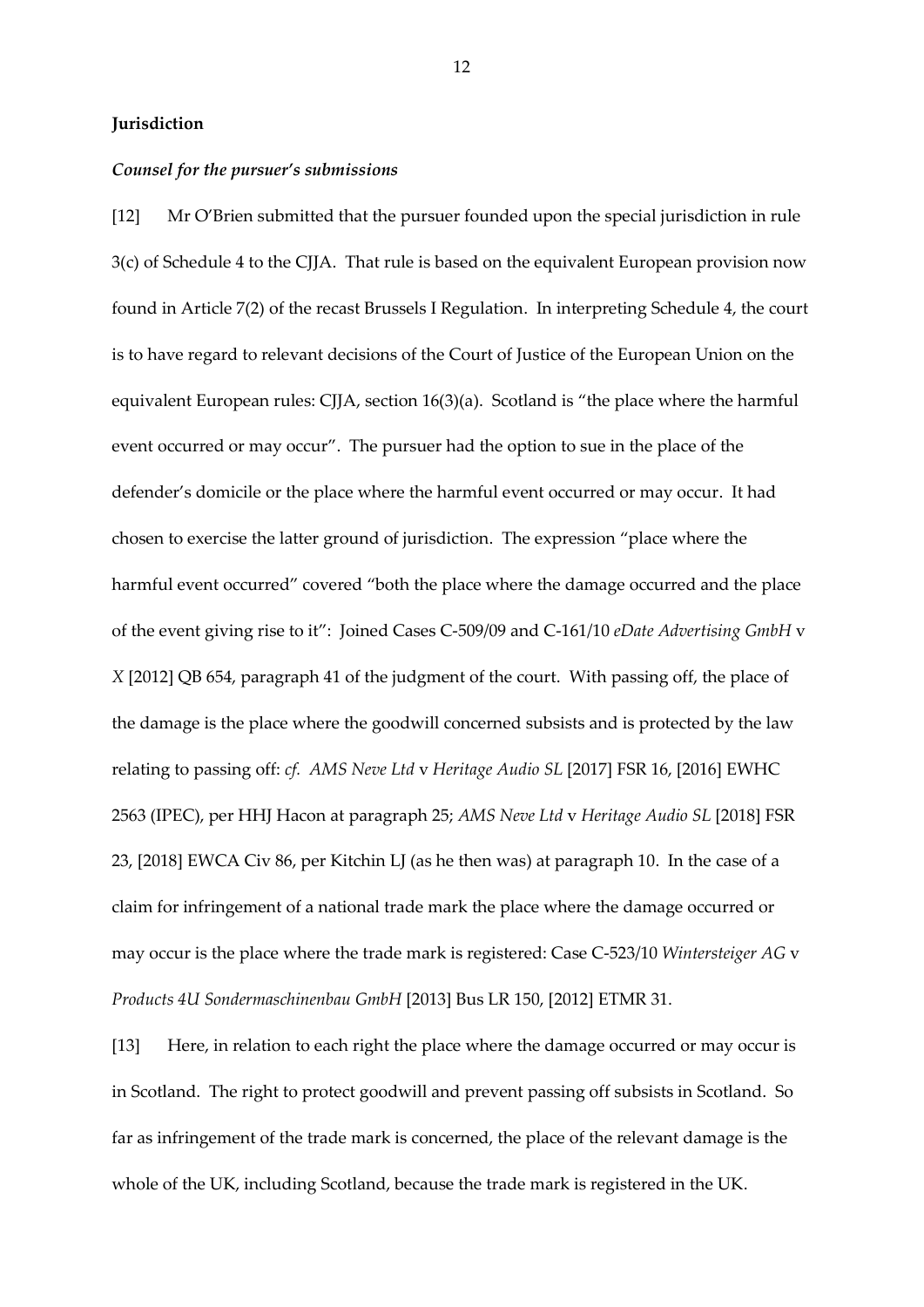Accordingly the Scots courts have jurisdiction in relation to each aspect of the claim. The pursuer has opted to sue in Scotland. It was entitled to exercise that choice. While it was not essential to the existence of jurisdiction to bring the infringement proceedings, in fact Scotland was the place where a very substantial part of the relevant damage had in fact occurred and was in fact likely to occur.

[14] If his principal submission (that the place of the damage in relation to infringement was the whole of the UK) was not correct, Mr O'Brien's secondary argument was that in the case of online publication a claim for the whole loss could be brought either in the place where the publisher was based (being the place of the event giving rise to the harm), or in the place where the claimant had its "centre of interests" (because with online publication that was the place of the harm): *eDate, supra*, paragraphs 48-49. The centre of the pursuer's interests was Scotland. Alternatively, he submitted that the place of the harm was Scotland because the online advertising was directed or targeted at students here. Reference was made to *Bonnier Media Ltd* v *Smith* 2003 SC 36, per Lord Drummond Young at paragraphs 18-20; and to the Opinion of the Advocate General (delivered on 28 March 2019) in *AMS Neve Ltd* v *Heritage Audio SL* Case C-172/18 [2019] 3 WLR 489 at paragraphs 81 - 88.

[15] In relation to the activities which were carried out in St Andrews by Ms Nicholls and Mr Adkins in September 2018, not only was the place of the damage Scotland, but the event giving rise to the damage also took place there. Each of the two possible bases for rule 3(c) jurisdiction was satisfied.

[16] In the course of his submissions Mr O'Brien also made reference to Case C-68/93 *Shevill* v *Presse Alliance SA* [1995] 2 AC 18; Case C-45/13 *Kainz v Panterhwerke AG* [2015] QB 34; Case C-168/02 *Kronhofer* v *Maier* [2004] ECR 1-6009; and Case C-360 *Coty Germany GmbH*  v *First Note Perfumes NV* [2014] ETMR 49.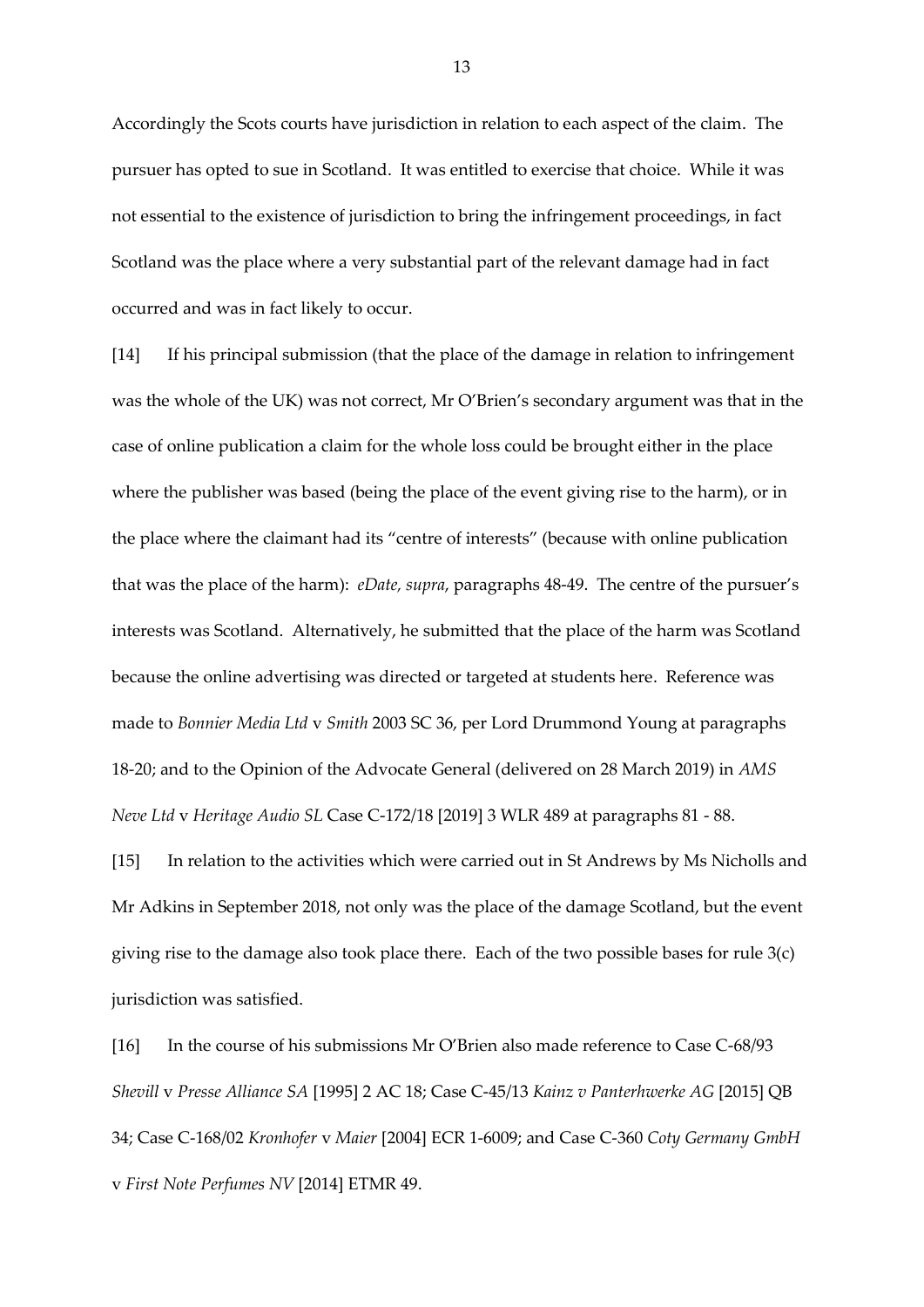#### *Counsel for the defender's submissions*

[17] Ms Pickard submitted that the defender's primary position was that this Court did not have jurisdiction to try those parts of the claim that relate to the defender's online use of the signs said to be protected by the pursuer's trade mark. She accepted that the court had jurisdiction in so far as the claim was based upon the marketing event which had taken place in St Andrews.

[18] The problem here with the pursuer's reliance on rule 3(c) special jurisdiction was that the place of the damage was the place of registration of the trade mark: *Wintersteiger.*  Since the trade mark was a UK registered mark, the place of the damage did not assist in allocating jurisdiction between the United Kingdom jurisdictions. Schedule 4 required the court to determine the appropriate jurisdiction. Therefore, so far as rule 3(c) special jurisdiction was concerned, the only way of allocating jurisdiction was by reference to the place of the event giving rise to the damage. There was no doubt that so far as the online activity was concerned the place of the event was England. The place of the event was the "closest connecting factor" here. Rules of special jurisdiction such as rule 3(c) required to be narrowly interpreted because they derogated from the general rule that jurisdiction was based on domicile: *Kainz* v *Panterhwerke AG, supra,* judgment of the court at paragraphs 30-32; *Coty Germany GmbH* v *First Note Perfumes NV, supra,* judgment of the court at paragraphs 44-45.

[19] The pursuer's alternative arguments were also unsound. *Wintersteiger* had expressly ruled that the approach in *eDate* was not applicable in the context of online advertising. *Wintersteiger* did not provide any support for the pursuer's suggested targeting approach. *AMS Neve Ltd* v *Heritage Audio SL* involved consideration of the regulation governing community trade marks. While the Advocate General's Opinion provided some support for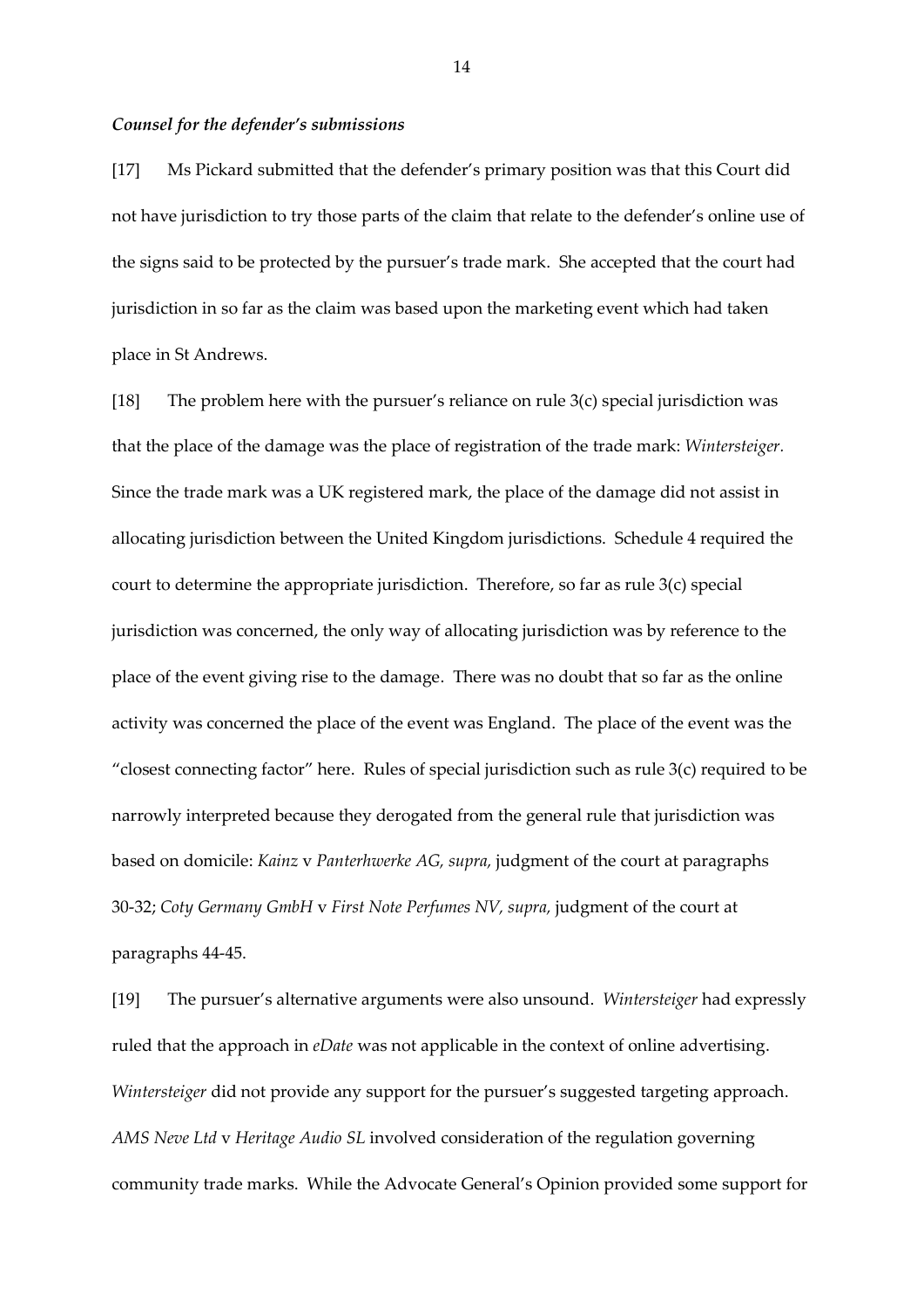a targeting approach in relation to special jurisdiction under that regulation, the court should be very cautious about applying the same approach here. The regulation of community trade marks and the regulation of national trade marks were distinct and different. Second, the Court of Justice might not agree with the Advocate General's approach.

#### *Decision and reasons*

[20] In my opinion it is clear that the plea of no jurisdiction is not well founded.

[21] The pursuer founds on the special jurisdiction in rule 3(c). In that regard it is well established that a pursuer has the option of founding upon either the place of the damage or the place of the event giving rise to the damage (*Handelswekerij GJ Bier BV* v *Mines de Potasse d'Alsace SA Bier v Mines de Potasse d'Alsace* [1976] ECR 1735). I emphasise that point. At times Ms Pickard appeared to suggest that it was for the court to decide which of the two options was preferable. In my opinion that is not the court's task. Rather, the question for the court is whether the pursuer is entitled to found upon the jurisdictional ground which it has chosen.

[22] I deal first with the passing off claim. The pursuer founds upon the place of the damage being Scotland. In my view it is entitled to do so. The place of the damage is the place where the goodwill concerned subsists and where it is protected by the law. The goodwill which the pursuer claims is being injured by passing off subsists in Scotland and it is protected by the Scots common law relating to passing off.

[23] I turn to infringement of the trade mark. In my opinion *Wintersteiger* provides clear guidance. The place of the damage is the place where the trade mark is registered. Since the trade mark is registered in the United Kingdom, each of the United Kingdom jurisdictions is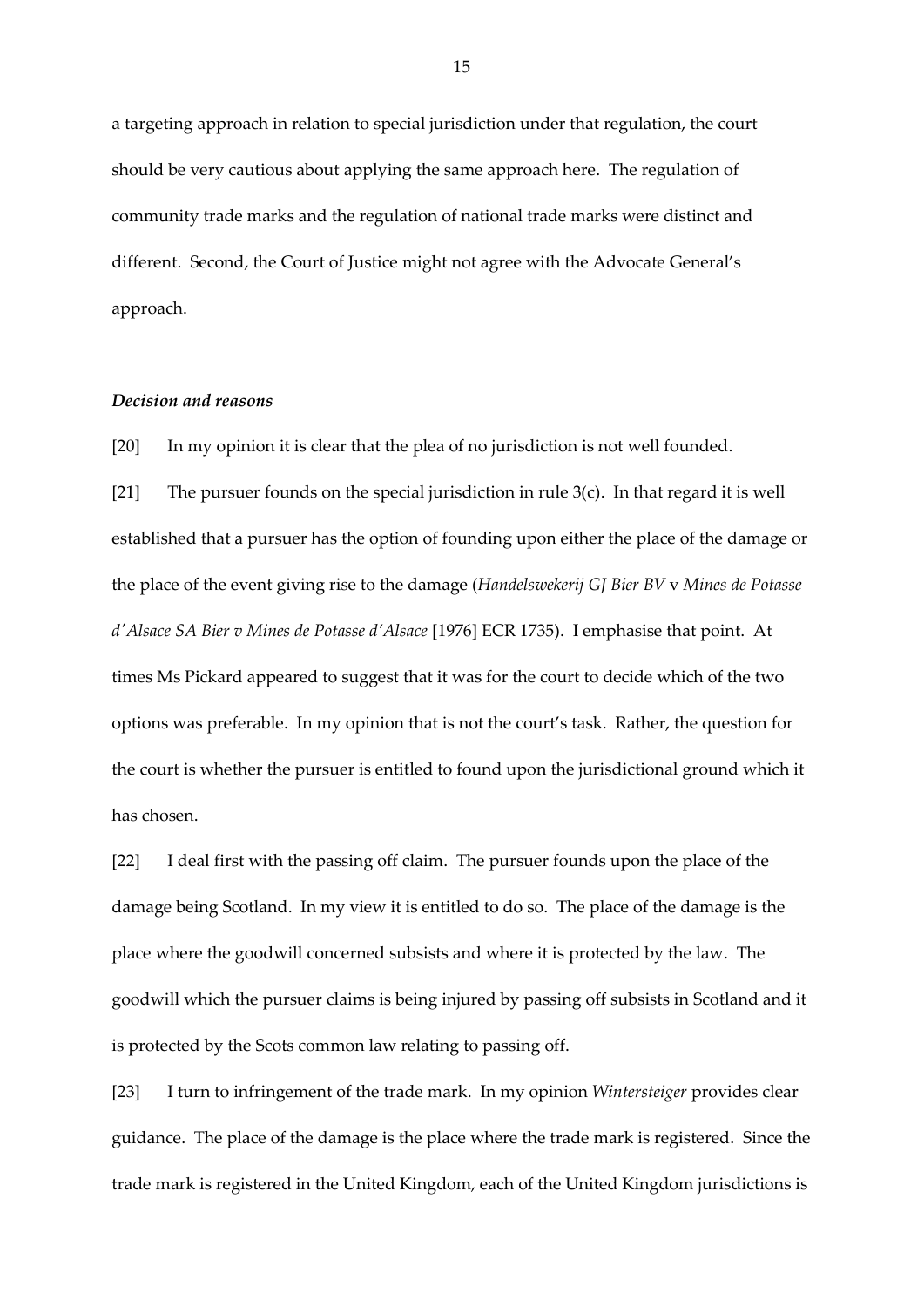a place of the damage. Accordingly, the pursuer is entitled to found jurisdiction upon Scotland as it is a place of the damage.

[24] I can see that there might be scope for arguing that applying the approach in *Wintersteiger* in the context of intra UK allocation of jurisdiction might result in a situation where a jurisdiction was treated as a place of the damage even though in fact all material damage was suffered in one or both of the other UK jurisdictions. On that scenario it might be argued that the application of *Wintersteiger* would not ensure a sufficiently close connection between the forum and the delictual dispute. However, in my opinion it is very clear that in the present case Scotland has a very close and strong connection with the dispute. On the pursuer's case there has not been merely notional or immaterial damage in Scotland because of infringement of the trade mark. A very substantial number of the students to whom the online advertising was directed were in Scotland. The evidence is that between 27% and 31% of undergraduates come from Scotland; that that is a greater number than the combined total of undergraduates from England and Wales and Northern Ireland; and that most of the students who buy undergraduate gowns do so after they have arrived in Scotland. I think it fair to say that the defender's online advertising was in fact directed to a very material extent to students who would be in Scotland when they made a purchase.

[25] In relation to the activities of Ms Nicholls and Mr Adkins in St Andrews in September 2018, not only was the place of the damage in Scotland, but the event giving rise to the damage also took place there. In relation to those activities each of the two possible bases for rule 3(c) jurisdiction is satisfied.

[26] Since I have concluded that Mr O'Brien's primary submission in relation to jurisdiction for the infringement claim is correct, I do not propose to say much about his alternative submissions. I do not think it is open to me to apply *eDate* in order to hold that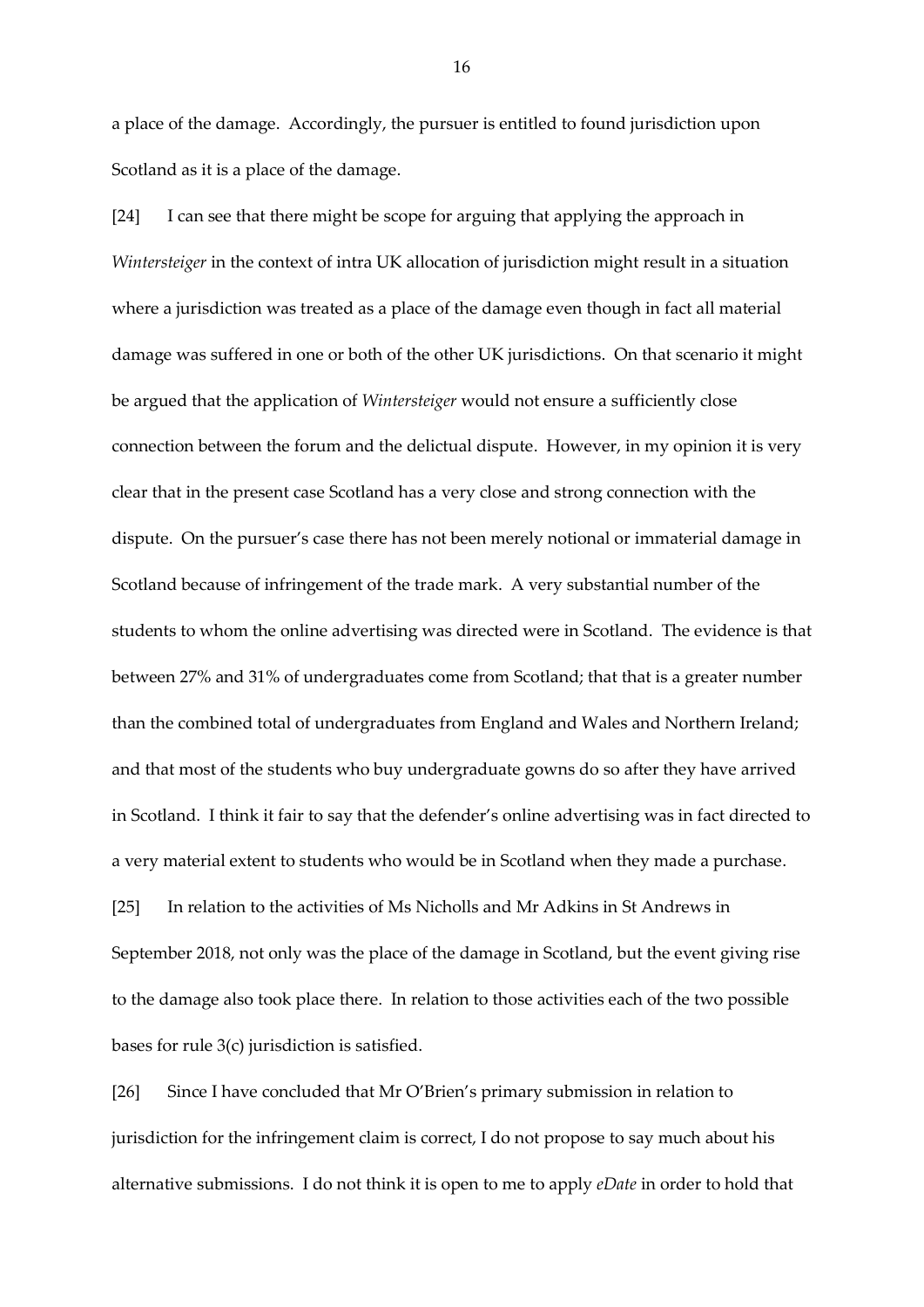the place where the claimant's main interests are based is to be treated as the place of the damage. I agree with Ms Pickard that it is clear from *Wintersteiger* (paragraphs 22-25) that *eDate* applies to infringements of personality rights and that it does not apply to the determination of jurisdiction where the dispute involves intellectual property rights. As will be apparent from the discussion above, I am satisfied that the pursuer's case is that the online advertising targeted students who would be likely to purchase gowns in Scotland, and that actual substantial and material harm has occurred within Scotland. It is unnecessary to rely upon Lord Drummond Young's reasoning in *Bonnier* or upon the Advocate General's Opinion in *AMS Neve Ltd* v *Heritage Audio SL* in order to arrive at that conclusion, and I do not do so. However, I think that both of those cases do tend to support that conclusion.

[27] On 5 September 2019 (after the hearing before me) the Court of Justice issued its judgment in *AMS Neve Ltd* v *Heritage Audio SL.* The court confirmed that claims for infringement of a community trade mark may be brought against traders who have advertised or made offers for sale displayed electronically which are directed at the public in the Member State where the trade mark proprietor is bringing court action; and that the relevant court in that Member State has jurisdiction even if the decisions and steps to bring about the online advert took place in a different Member State. Since the case concerned a community trade mark the issue involved interpreting the words "Member State in which the act of infringement has been committed" in Article 97(5) of Regulation No 207/2009. It did not concern a national trade mark, where the relevant provision would have been Article 7(2) of the recast Brussels I Regulation (which replaced Article 5(3) of Regulation No 44/2001). However, the court observed at paragraphs 58 and 59 of the judgment: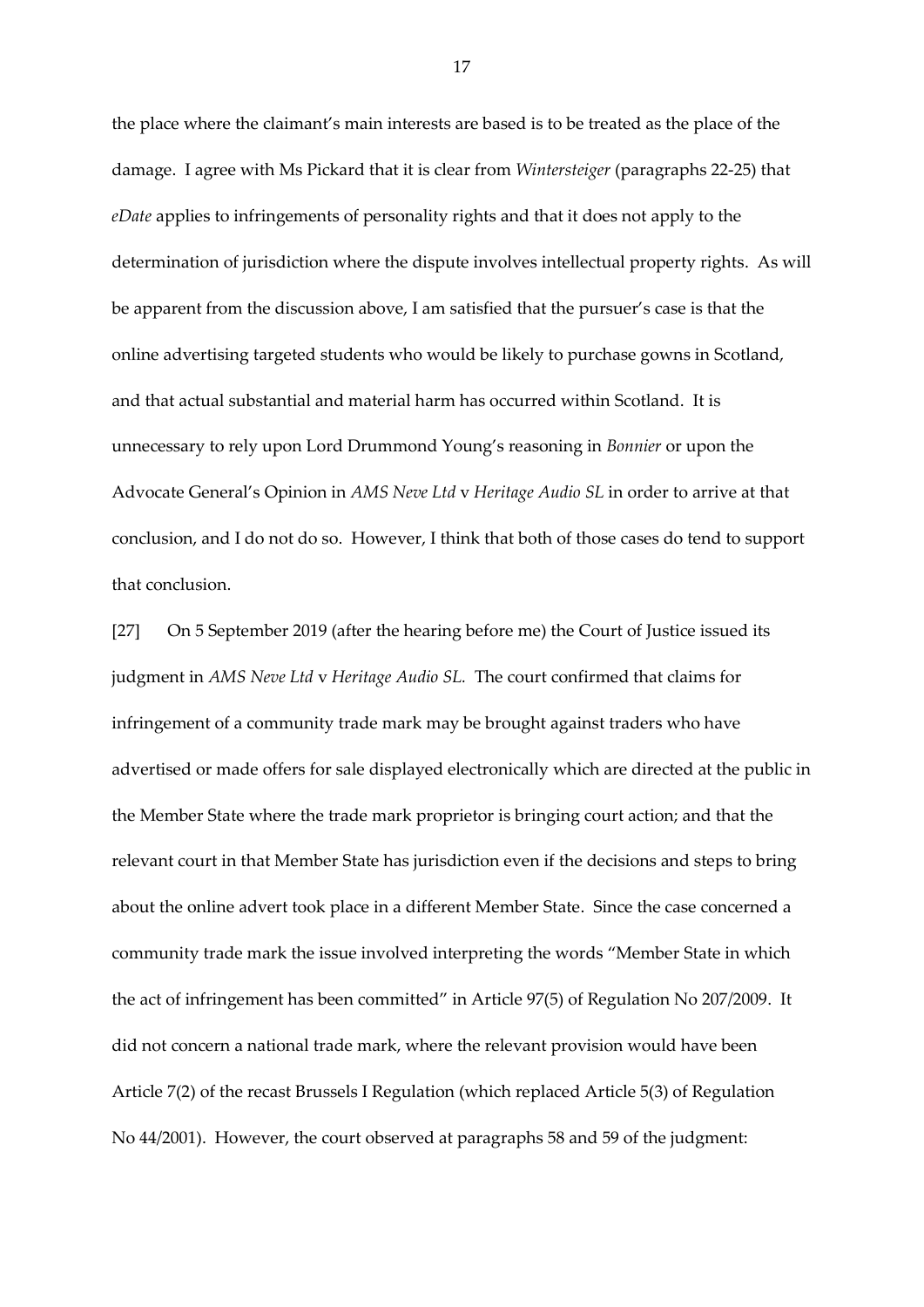"58 The interpretation of Article 97(5) of Regulation No 207/2009, as lex specialis with respect to actions alleging infringement of EU marks, must, it is true, be independent of the interpretation of Article 5(3) of Regulation No 44/2001 adopted by the Court with respect to actions alleging infringement of national marks (judgment of 5 June 2014, Coty Germany, C-360/12, EU:C:2014:1318, paragraph 31). Nonetheless, the interpretations of the concepts of 'Member State in which the act of infringement has been committed' and 'the place where the harmful event occurred', in those provisions, must have a degree of consistency in order, in accordance with the objective laid down in recital 17 of Regulation No 207/2009, to reduce as far as possible cases of lis pendens as a result of the bringing of actions, in different Member States, involving the same parties and the same territory, one brought on the basis of an EU trade mark and another on the basis of parallel national trade marks (see, to that effect, judgment of 19 October 2017, Merck, C-231/16, EU:C:2017:771, paragraphs 30 to 32).

59 If the rule of jurisdiction laid down in Article 97(5) of Regulation No 207/2009 were to be interpreted as meaning that that provision did not, unlike Article 5(3) of Regulation No 44/2001, permit the proprietors of EU marks to bring an infringement action before the courts of the Member State within which they seek a declaration of an infringement, the consequence would be that those proprietors would bring proceedings alleging infringement of an EU trade mark and proceedings alleging infringement of parallel national trade marks before courts of different Member States. Frequent application of the mechanism provided in Article 109 of Regulation No 207/2009 to resolve cases of lis pendens would, because of such a divergent approach in Article 97(5) of Regulation No 207/2009 (now Article 125(5) of Regulation 2017/1001) and Article 5(3) of Regulation No 44/2001 (now Article 7(2) of Regulation No 1215/2012), be likely, thereby defeating the objective, pursued by those regulations, of reducing cases of lis pendens."

[28] Had the judgment of the Court in *AMS Neve* been critical to my decision on the

jurisdiction issue I would have invited further submissions from counsel in light of that

judgment. However, since the judgment is not critical to my decision, and because inviting

such submissions would have resulted in delay in issuing this Opinion and in further

expense for the parties, I did not consider it necessary to follow that course.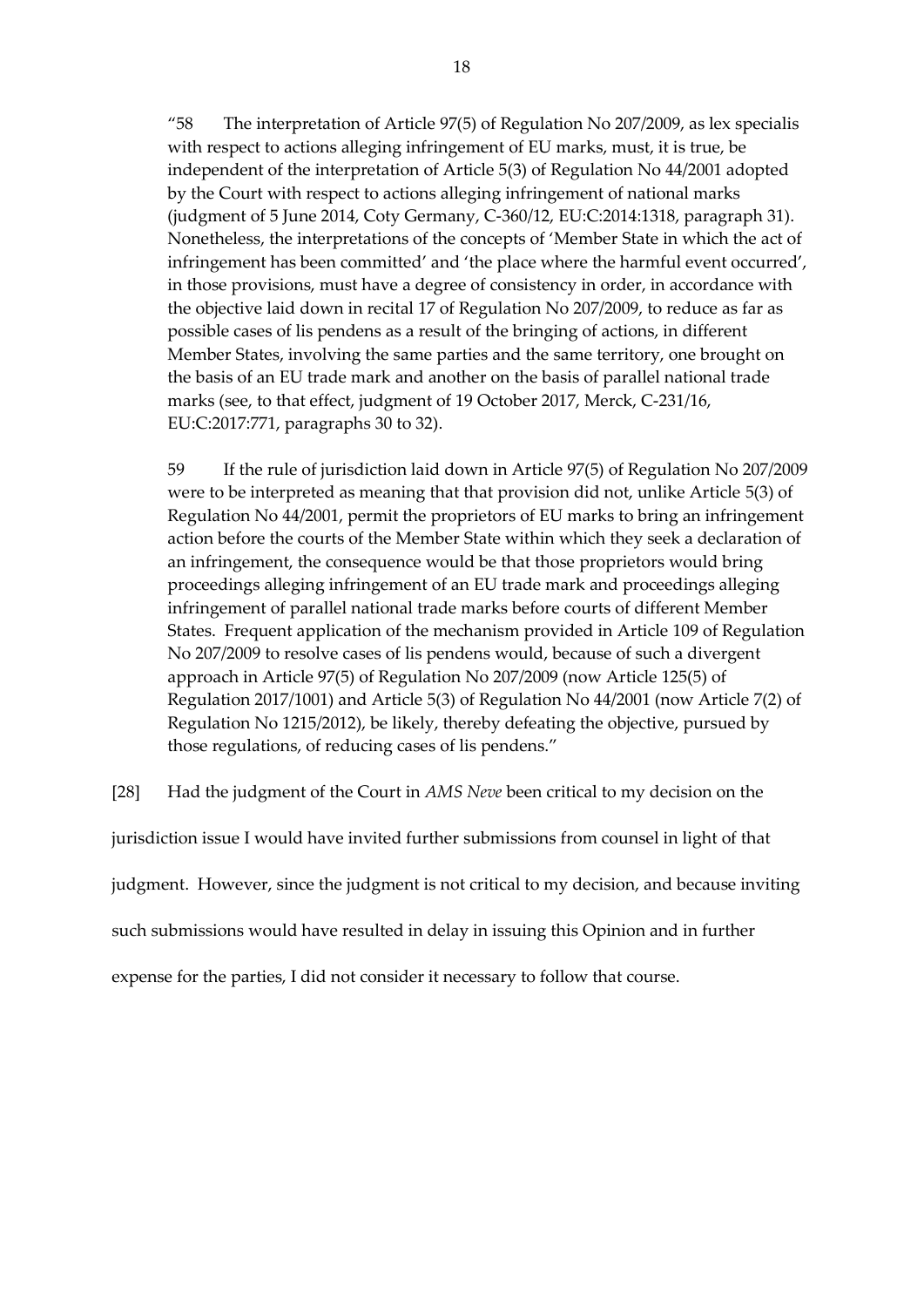#### **Forum non conveniens**

#### *Counsel for the defender's submissions*

[29] Ms Pickard submitted that if this court has jurisdiction it ought to decline to exercise it on the ground of *forum non conveniens*. England and Wales is another forum of competent jurisdiction - the defender is domiciled there - and it is the forum which is clearly and distinctly more appropriate for trying the dispute having regard to the interests of the parties and the ends of justice (*RAB v MIB* 2009 SC 58, per the Opinion of the Court delivered by Lord Eassie at paragraphs 20-21). In the whole circumstances the court should conclude that England and Wales is the jurisdiction with which the dispute has the more real and substantial connection.

[30] Ms Pickard had suggested in her note of argument, and Mr Tupper had suggested in his witness statement, that the availability of specialist intellectual property courts in England and Wales was a factor pointing to it being a more appropriate forum than Scotland. However, I understood Ms Pickard's ultimate position to be that while this showed there were appropriate courts in England she did not ask me to conclude that the English courts were better equipped than this court to try the dispute. As she put it, the factor was probably a neutral one.

[31] Important factors which she founded upon strongly were that the core complaint (as she saw it) related to the defender's online use of allegedly infringing signs; that the activities that resulted in those signs being displayed online all occurred in London; and that the "core infringing acts" which the pursuer sought to interdict take place in England. The last feature pointed strongly to England being the appropriate forum (*Vetco Gray UK limited*  v *FMC Technologies Inc* [2007] EWHC 540 (Pat), per Mann J at paragraph 27). The marketing event in St Andrews was not a core aspect of the dispute. Other relevant factors were that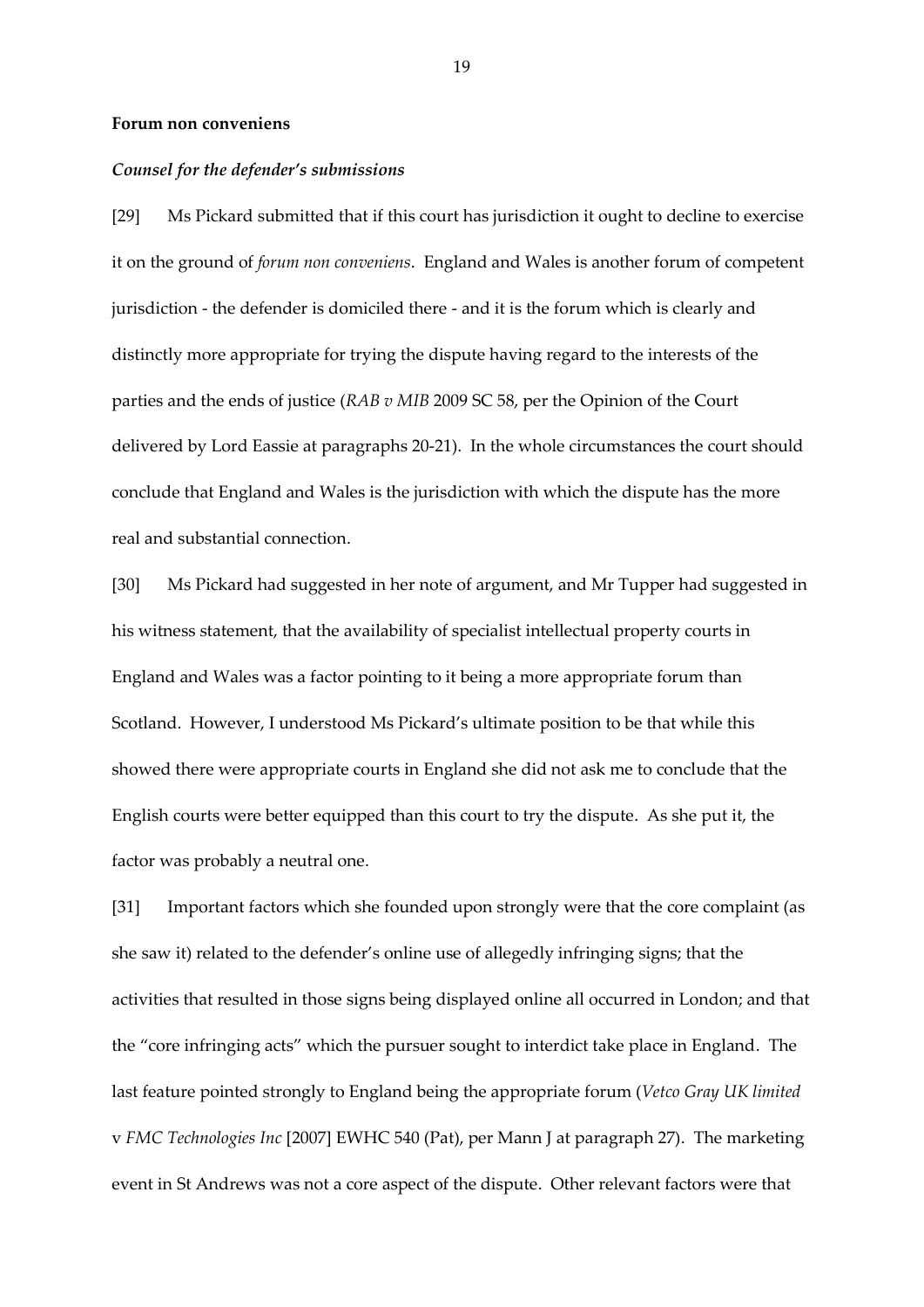the defender was based in England and that was where it carried out all of its business activities. It had no presence in or connection with Scotland. There were other proceedings which had been threatened against the defender by E&R or universities or entities associated with it. There would be likely to be a degree of commonality between each of the proceedings - the common thread being that E&R was the official supplier of academic dress to the various English universities involved. If brought, those proceedings would be likely to be in England and it was possible - Ms Pickard was careful to put it no higher than that that the court could use its case management powers to have all of the actions brought together. Likewise, if the present dispute was heard in England there would be at least the possibility of it being joined in those consolidated proceedings.

[32] A key part of the defender's coordinated response to the various complaints made against it were its own claims for breach of competition law. The defender intended that these be pursued in the CAT, and that it would apply for the claims to be heard together. It would of course be up to the CAT to determine whether any proceedings before it were English or Scottish proceedings. If most of the parties were English then it seemed more likely than not that all of the proceedings would be treated as English proceedings, but it was probably too speculative to explore that matter further at this stage. Alternatively, if E&R and/or others did bring claims against the defender in the High Court then it would be open to the defender to bring the competition claims there instead of in the CAT. Litigating in Scotland would be likely to result in some inconvenience for the defender, their legal adviser Mr Tupper (who is a sole practitioner based in London), and for the defender's witnesses who are all based in England. While Mr Tupper had suggested that the costs of the proceedings in Scotland might be greater than those which would be incurred if the present dispute was litigated in England, Ms Pickard's ultimate position was that costs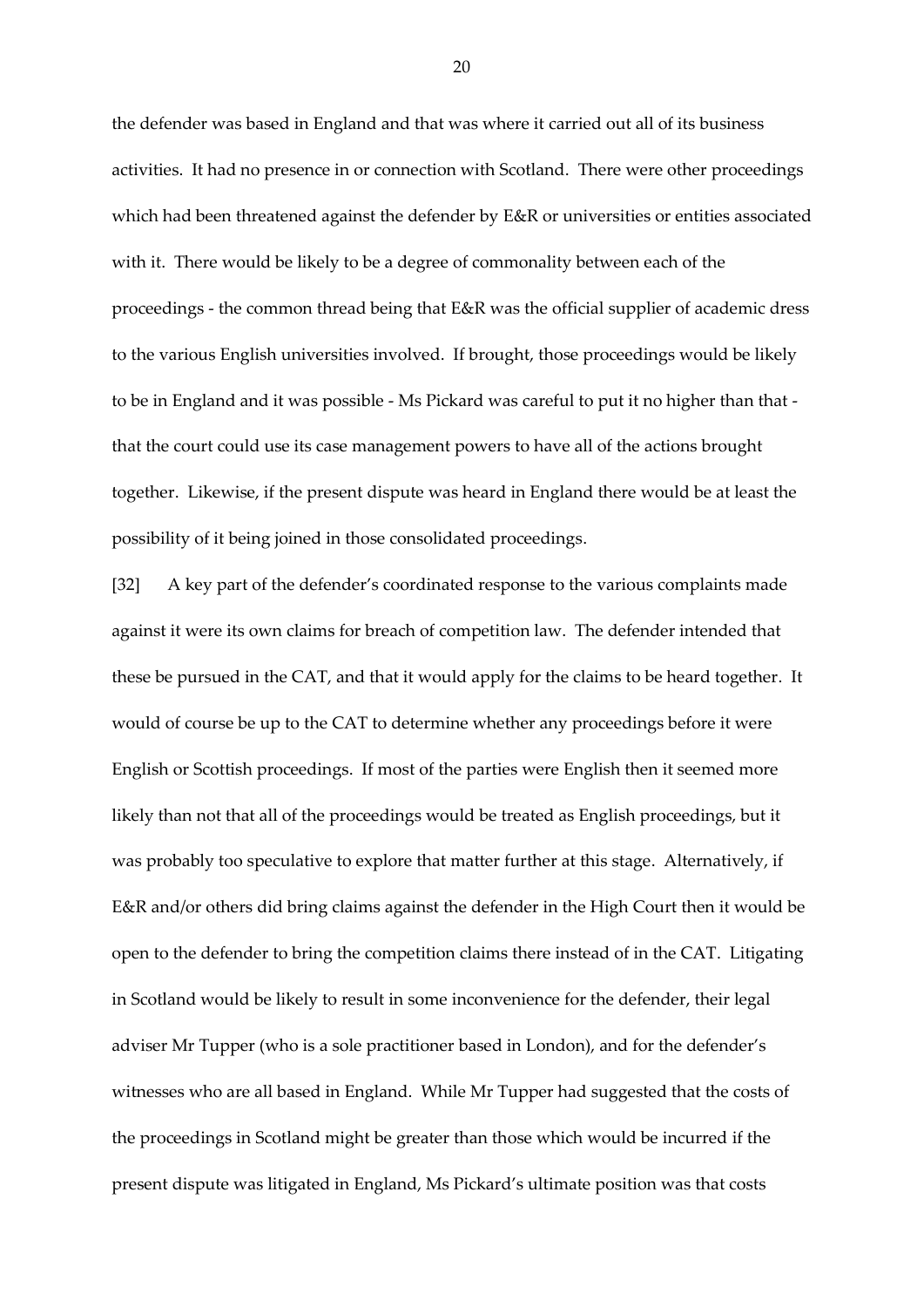ought probably to be treated as a neutral factor. However, if there were parallel proceedings in England and Scotland there may be some duplication of time and expense.

#### *Counsel for the pursuer's submissions*

[33] Mr O'Brien submitted that the relevant principles were set out in *Spiliada Maritime Corp.* v *Cansulex Ltd ("The Spiliada")* [1987] AC 460 (HL) by Lord Goff of Chieveley. The term *forum non conveniens* was potentially misleading, as the test was "not one of convenience, but of the suitability or appropriateness of the relevant jurisdiction": p 474E-F. Lord Goff cited with approval the dictum of Lord Kinnear that "something more is required than mere practical inconvenience": *Sim* v *Robinow* (1892) 19 R 665 at p 668. The plea will only succeed "where the court is satisfied that there is some other available forum, having competent jurisdiction, which is the appropriate forum for the trial of the action, ie in which the case may be tried more suitably for the interests of all the parties and the ends of justice": *The Spiliada*, p 476C.

[34] It must be remembered that the pursuer has founded jurisdiction as of right: *The Spiliada*, p 476F. The defender bears the burden of showing that another forum is not merely more appropriate, but "clearly or distinctly more appropriate": *The Spiliada*, p 477E. Where the choice is between competing jurisdictions in a federal state, it is readily understandable that a strong preference should be given to the forum chosen by the plaintiff: *The Spiliada*, 476H. That observation applied equally where the choice was between different parts of the UK: *Sokha* v *Secretary of State for the Home Department* 1992 SLT 1049, per Lord Prosser at pp 1053-1054. The focus was on whether the dispute had the most real and substantial connection with a different forum, having regard to matters such as the availability of witnesses, the governing law, and the parties' places of residence: *The Spiliada*, p 478A-B.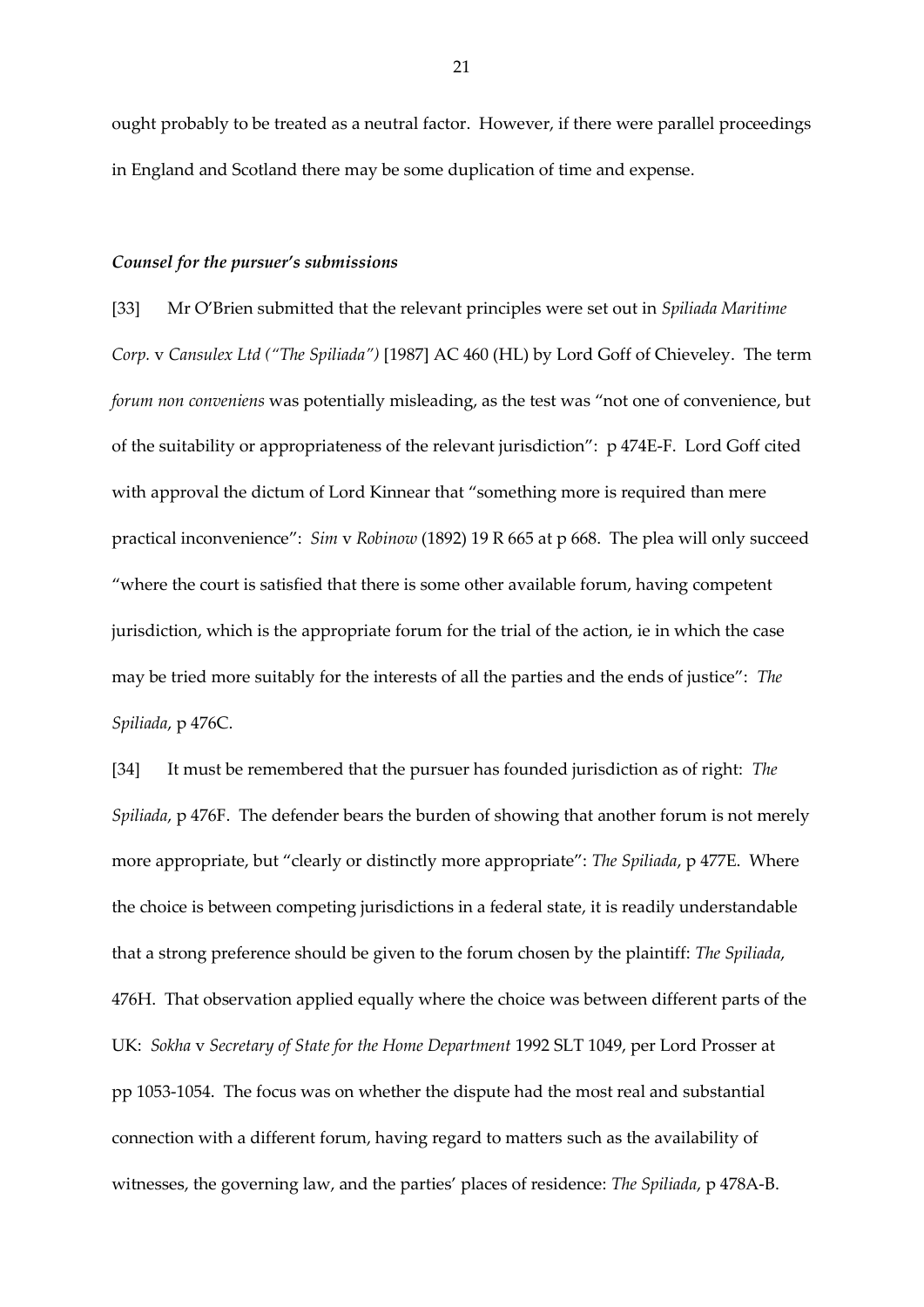[35] Here, the locations of parties, witnesses and legal advisers were neutral factors. While litigating in Scotland will involve a degree of inconvenience for the defender, there would be commensurate inconvenience for the pursuer were it required to litigate in England. The suggestions that the English courts were better equipped to deal with the dispute and that the costs involved there would be less than in Scotland were not accepted. In any case, the question of *forum non conveniens* did not turn on the relative procedural advantages of the fora unless substantial justice could not be done in the natural forum: *Lubbe v Cape plc* [2000] 1 WLR 1545 (HL), 1554 (Lord Bingham); *Vedanta Resources plc* v *Lungowe* [2019] 2 W.L.R. 1051, [2019] UKSC 20, per Lord Briggs at paragraph 88. The defender did not suggest that substantial justice could not be done in Scotland.

[36] The defender relied heavily on possible litigation in England and Wales which it said was being contemplated. Where such a factor was founded upon, the degree to which the subject matters of proceedings overlapped was relevant, as was the stage which each had reached: *Argyllshire Weavers Ltd* v *A Macaulay (Tweeds) Ltd (No 1)* 1962 SC 388, per Lord President Clyde at p 400. The fact that no such proceedings have in fact been raised is a factor tending against the sustaining of the plea: *Robinson* v *Robinson's Trustees* 1930 SC (HL) 20, per Viscount Dunedin at pp 24-25.

[37] Here no other proceedings had been commenced. In so far as it was possible to ascertain from pre-litigation correspondence, there was no significant overlap between the issues raised in the present case and the issues which might arise were the other proceedings to be commenced. The proceedings which the defender envisaged that E&R or universities may bring would involve different and separate disputes relating to different rights from the rights upon which the pursuer founds. Likewise, the subject matter of the competition law proceedings against the pursuer and its subsidiaries would concern different complaints, *viz*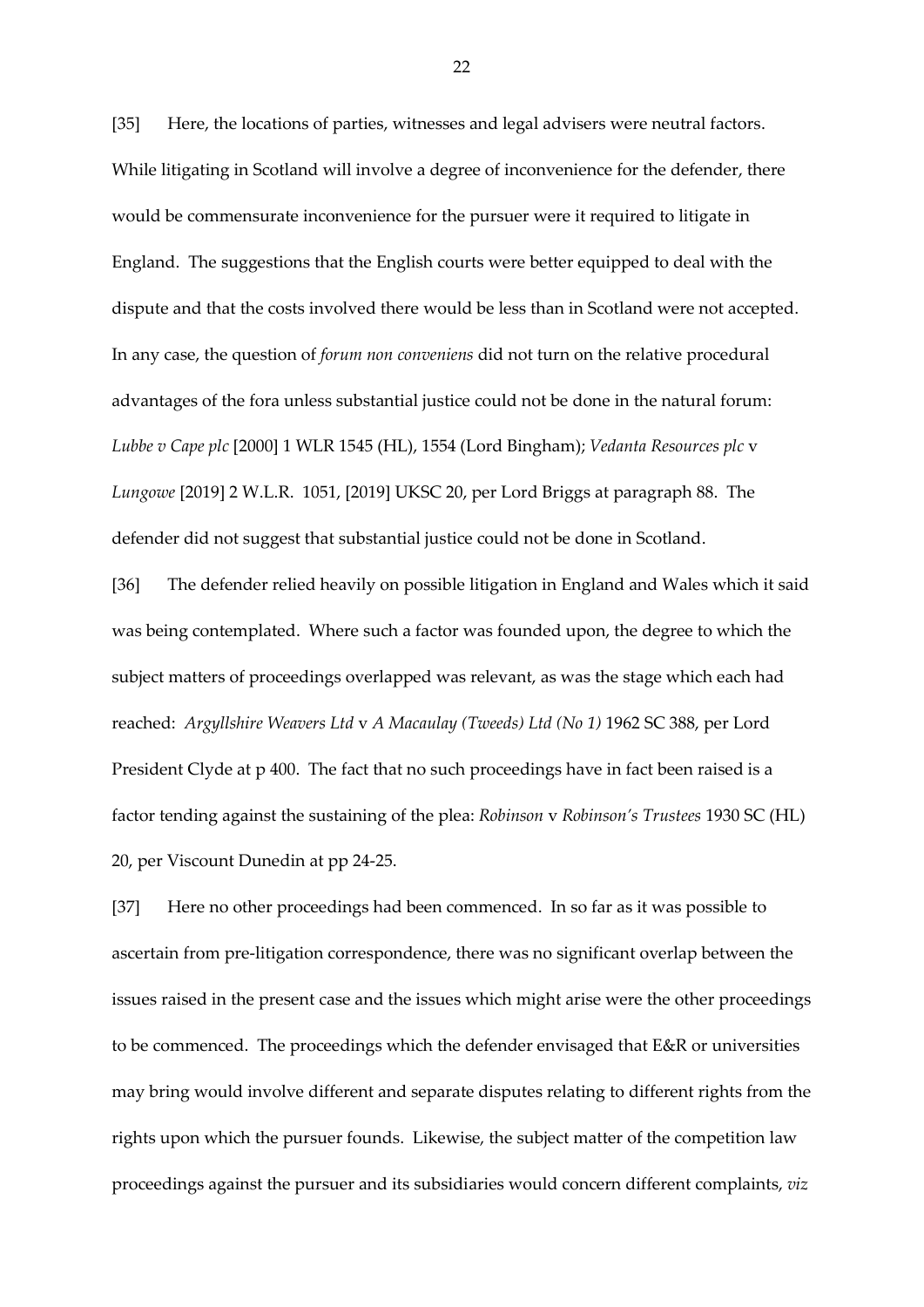(i) abuse of a dominant position in the UK market for retail of St Andrews University undergraduate gowns; (ii) arrangements with E&R which affect trade within the UK market for the supply of academic dress, specifically at St Andrews; and (iii) unlawful means conspiracy. The primary focus of the possible competition law proceedings which the defender had threatened would be on the effect of arrangements between universities and E&R. In contrast, the issues in dispute in this action relate to such matters as whether the defender's actions amount to infringement and/or passing off at all, and (if the defender's actions would otherwise infringe) whether it can rely on the descriptive-use defences in section 11 of the Trade Marks Act 1994. Furthermore, it could not be assumed that any proceedings before the CAT would be treated as taking place in England and Wales. Under the Competition Appeal Tribunal Rules 2015, it would be the CAT, not the parties, which determined whether its proceedings were to be treated as taking place in Scotland or in England and Wales. It would consider the connecting factors set out in rule 18(3). That decision would determine the court to which any appeal from the CAT lay, the governing law, and the available remedies: *Merger Action Group* v *Secretary of State for Business, Enterprise and Regulatory Reform* [2008] CAT 34, at paragraph 3; Competition Act 1998 s 47A(3). The approach focused on connecting factors and on the centre of gravity of the dispute, rather than questions of convenience: *Merger Action Group*, *supra*, at paragraphs 9-10. Here the proposed claim would be directed at the pursuer and its subsidiaries in relation to their behaviour in connection with academic dress. The centre of gravity of the dispute was Scotland. So, even if such proceedings were to be brought before the CAT, it was likely that they would be treated by the CAT as being Scottish proceedings. [38] The defender placed undue reliance on *Vetco Gray UK Limited* v *FMC Technologies Inc*.

The circumstances of that case were plainly distinguishable from the present case. There,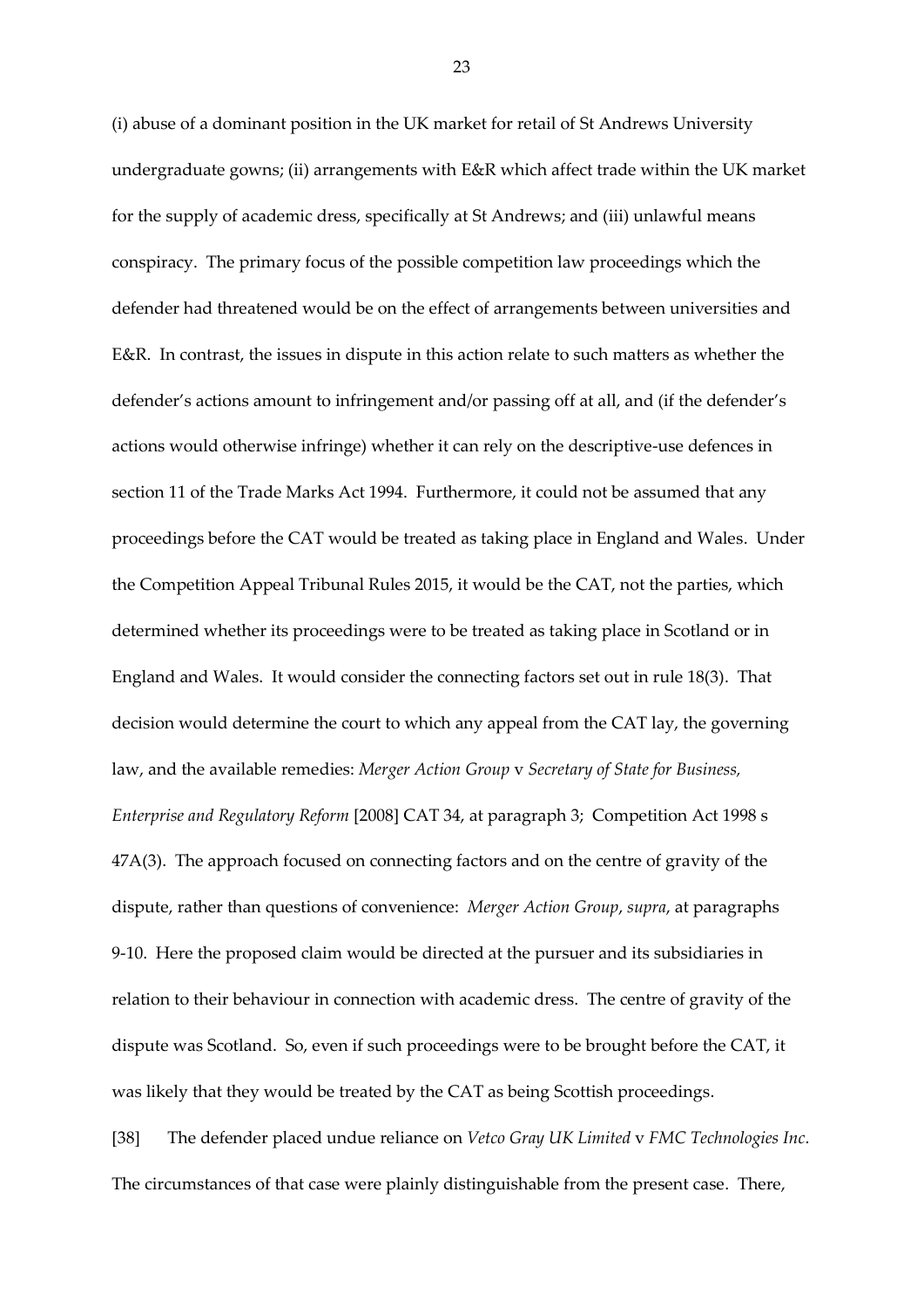proceedings had been well underway in both Scotland and England and there had been a very high degree of overlap between the subject matters of the disputes. The disputes involved patent infringement and the place of infringement was said to be Scotland. The acts of infringement had nothing to do with cross-border online publication.

[39] In the whole circumstances it simply could not be said that the dispute had a more real and substantial connection with England and Wales than with Scotland or that England and Wales was "clearly or distinctly" the more appropriate forum.

#### *Decision and reasons*

[40] It is common ground that the principles underlying the doctrine of *forum non* 

*conveniens* were conveniently and authoritatively set out by Lord Goff of Chievely in *The*

*Spiliada* at pp 474-478*.* The fundamental principle is, as Lord Kinnear stated in *Sim* v

*Robinson* (at p 668):

"the plea can never be sustained unless there is some other tribunal, having competent jurisdiction, in which the case may be tried more suitably for the interests of all the parties and for the ends of justice."

At pp 476B - 478 E of *The Spiliada* Lord Goff summarised the relevant law:

"In my opinion, having regard to the authorities (including in particular the Scottish authorities), the law can at present be summarised as follows.

(a) The basic principle is that a stay will only be granted on the ground of *forum non conveniens* where the court is satisfied that there is some other available forum, having competent jurisdiction, which is the appropriate forum for the trial of the action, i.e. in which the case may be tried more suitably for the interests of all the parties and the ends of justice.

...

(c) …where jurisdiction has been founded as of right ... In my opinion, the burden resting on the defendant is not just to show that England is not the natural or appropriate forum for the trial, but to establish that there is another available forum which is clearly or distinctly more appropriate than the English forum. In this way, proper regard is paid to the fact that jurisdiction has been founded in England as of right...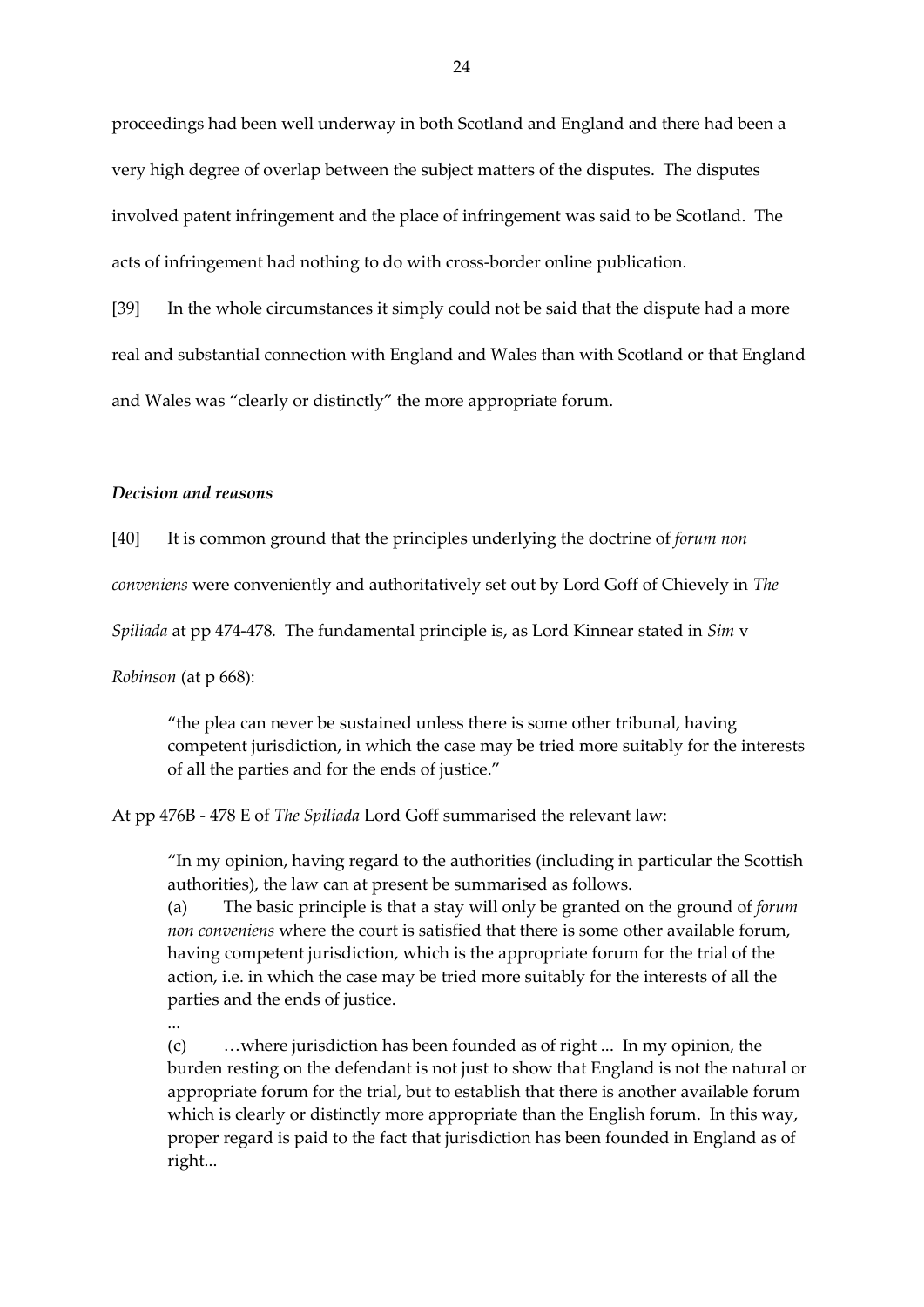(d) Since the question is whether there exists some other forum which is clearly more appropriate for the trial of the action, the court will look first to see what factors there are which point in the direction of another forum. These are the factors which Lord Diplock described, in *MacShannon's* case [1978] A.C. 795, 812, as indicating that justice can be done in the other forum at "substantially less inconvenience or expense." Having regard to the anxiety expressed in your Lordships' House in the *Societe du Gaz case,* 1926 S.C. (H.L.) 13 concerning the use of the word "convenience" in this context, I respectfully consider that it may be more desirable, now that the English and Scottish principles are regarded as being the same, to adopt the expression used by my noble and learned friend, Lord Keith of Kinkel, in *The Abidin Daver* [1984] A.C. 398, 415, when he referred to the "natural forum" as being "that with which the action had the most real and substantial connection." So it is for connecting factors in this sense that the court must first look; and these will include not only factors affecting convenience or expense (such as availability of witnesses), but also other factors such as the law governing the relevant transaction (as to which see *Credit Chimique v. James Scott Engineering Group Ltd.,* 1982 S.L.T. 131), and the places where the parties respectively reside or carry on business.

(e) If the court concludes at that stage that there is no other available forum which is clearly more appropriate for the trial of the action, it will ordinarily refuse a stay; see, e.g., the decision of the Court of Appeal in *European Asian Bank A.G. v. Punjab and Sind Bank* [1982] 2 Lloyd's Rep. 356. It is difficult to imagine circumstances where, in such a case, a stay may be granted.

(f) If however the court concludes at that stage that there is some other available forum which prima facie is clearly more appropriate for the trial of the action, it will ordinarily grant a stay unless there are circumstances by reason of which justice requires that a stay should nevertheless not be granted..."

[41] In the present case England and Wales is a competent forum having jurisdiction by

reason of the defender being domiciled there. However, the pursuer also has jurisdiction as of right to bring the proceedings in Scotland. The fact that Scotland is the jurisdiction where the pursuer has chosen to bring the action is a matter to which some weight ought to be given (*Sokha* v *Secretary of State for the Home Department, supra*, per Lord Prosser at p 1054). However, since the critical question is whether England and Wales is clearly or distinctly a more appropriate forum for the proceedings than Scotland, the weight given to the pursuer's choice cannot be decisive if other factors indicate that the question should be answered in the affirmative notwithstanding the pursuer's choice. I turn then to examine the factors connecting the dispute with each of the two jurisdictions.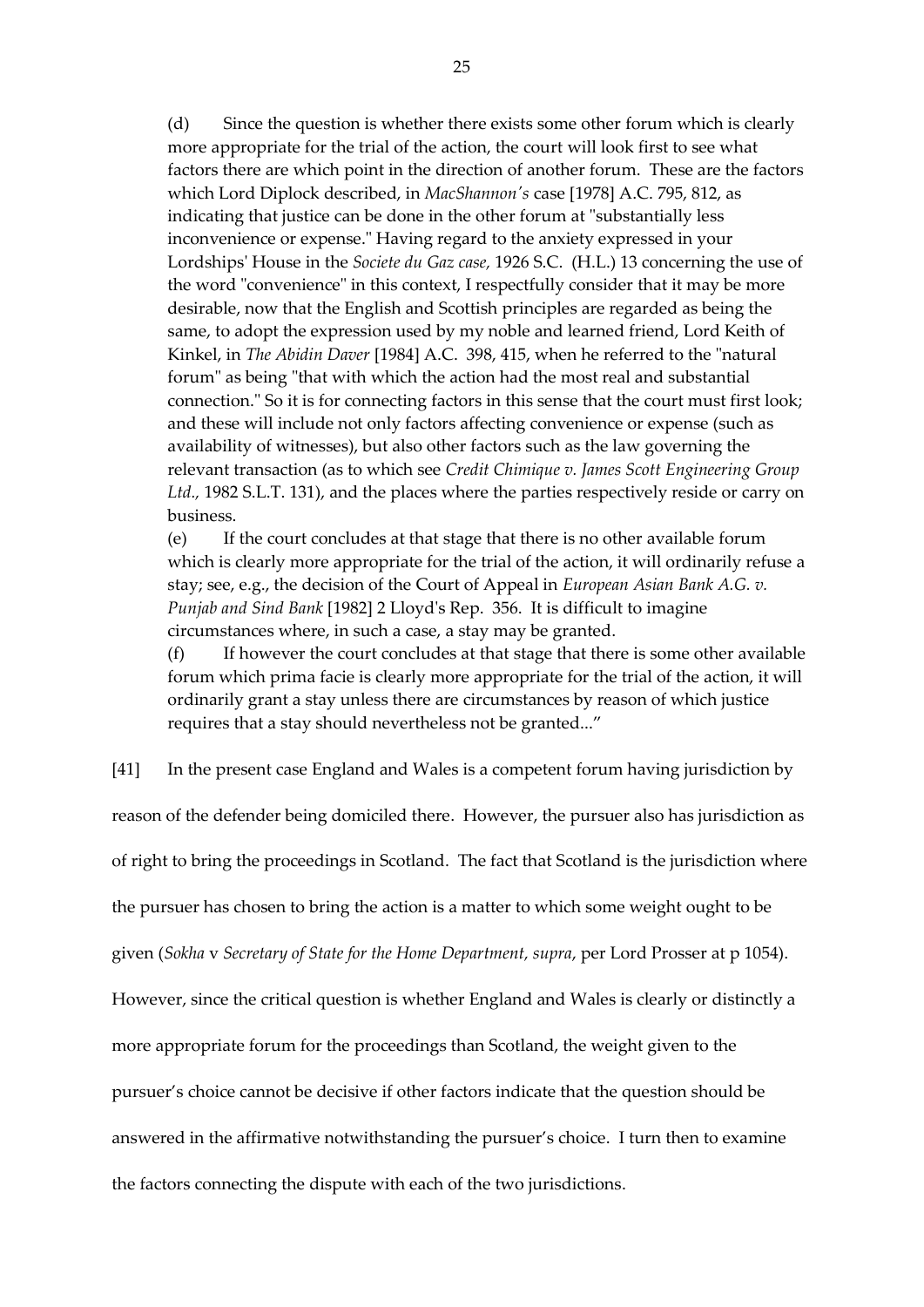[42] In my opinion the subject matter of the action has a very real and substantial connection with Scotland. The pursuer is a Scottish University which complains that its trade mark has been infringed, and that its goodwill is being damaged by the defender passing off goods as being authorised by the pursuer. While the defender does not have a place of business in Scotland, I consider that on a proper analysis the defender has carried on and continues to carry on business here. Some of the relevant acts of the defender took place in St Andrews. While the online advertising was instigated and managed from the defender's place of business in London, and that is a relevant connection with England, it was and is directed to a very material extent to undergraduates who would be in Scotland when they read the advertising and when they purchased a gown. Any damage to the pursuer's goodwill caused by passing off will have been/will be suffered in Scotland. Similarly, damage caused by the alleged trade mark infringement will have been/will be suffered very largely in Scotland.

[43] Other factors which were discussed appear to me to be neutral. The defender and its witnesses (including its English solicitor Mr Tupper) will be inconvenienced by the proceedings being in Scotland, but no more than the pursuer and its witnesses and advisers would be inconvenienced were the proceedings to be in London. The suggestion that proceedings in England would be likely to be less expensive for both of the parties was not pressed by Ms Pickard and I need say no more about it. Had it been pressed I would have needed a much more detailed comparison of court fees and legal expenses likely to be incurred in each jurisdiction than I was provided with in order to be able to reach a reliable and informed view on the matter. In my opinion this court and the High Court in England and Wales are both well equipped to deal with the subject matter of the action. In any case, the question of *forum non conveniens* does not turn on the relative procedural advantages of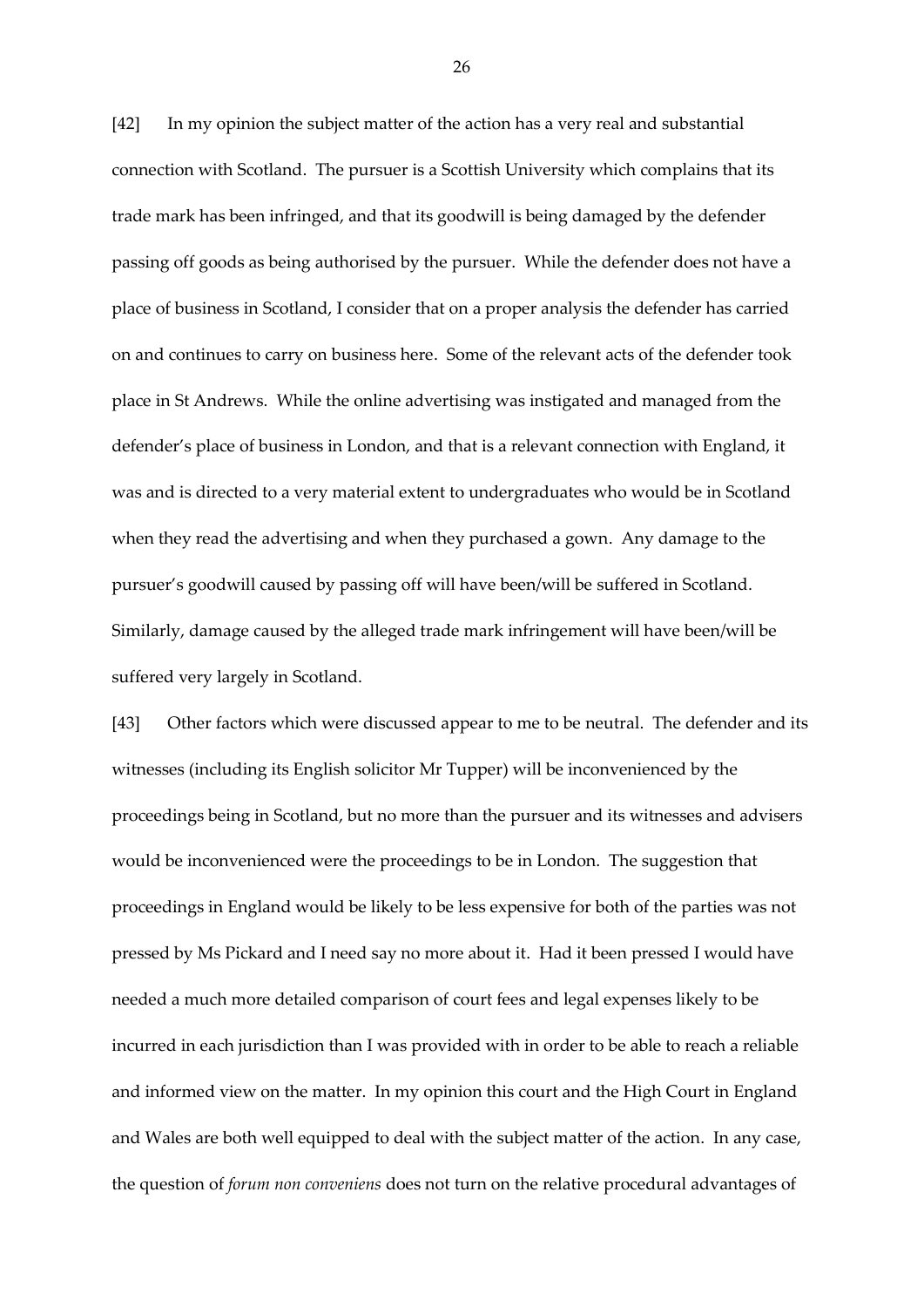the *fora* unless substantial justice could not be done in the natural forum: *Lubbe* v *Cape plc, supra*, per Lord Bingham at paragraph; *Vedanta Resources plc* v *Lungowe*, *supra,* per Lord Briggs at paragraph 88. Ms Pickard did not suggest that substantial justice could not be done in Scotland.

[44] I come now to possible litigation in England and Wales which the defender says is contemplated by itself and others. The fact of the matter is that no such proceedings have been commenced. I am not persuaded by the material placed before me that there would be a significant overlap between the issues raised in the present case and the issues which might arise were the other proceedings to come to pass. I agree with Mr O'Brien that the proceedings which the defender envisages that E&R or universities may bring are likely to concern issues which are different from the present dispute; and that the subject matter of the competition law proceedings against the pursuer and its subsidiaries would also be likely to be different.

[45] I do not find *Vetco* v *Gray* to be of any real assistance. The circumstances there were very different from the present case. There were live proceedings in Scotland and in England, and the action in Scotland had got to the stage of a proof (trial) date having been fixed. There was a very high degree of overlap between the subject matters of the two actions. They involved patent infringement, and Scotland was both the place of infringement and the place where the damage was suffered. The acts of infringement had nothing to do with cross-border online publication. That was the context in which Mann J suggested that Scotland was perhaps the only place where an interdict could be granted. Nevertherless, Ms Pickard relied upon that observation. She submitted that since interdict was the only remedy which was sought here, and the acts of putting the offending material on the internet had taken place in England, it followed that England was the only place (or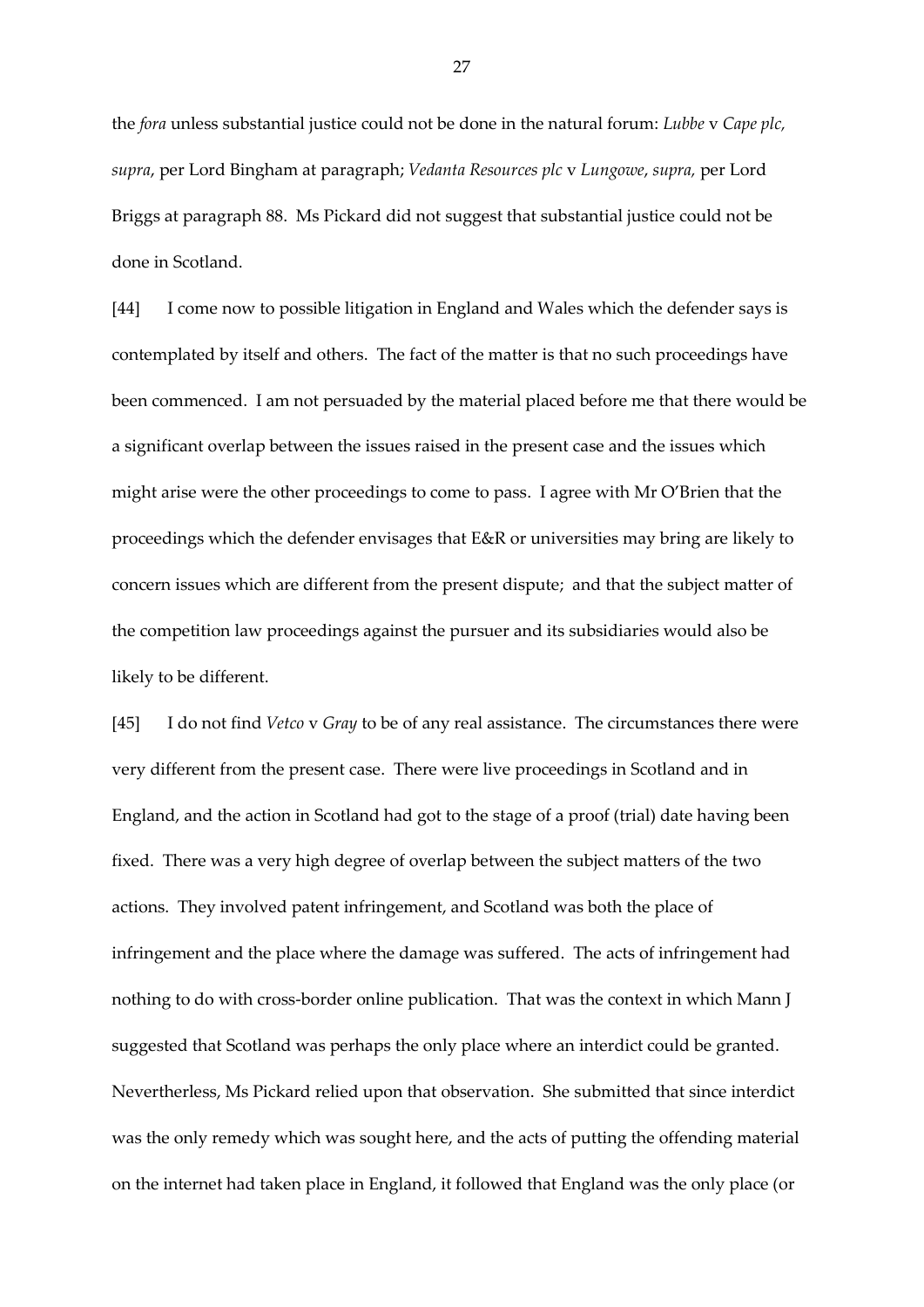at the very least the appropriate place) where a remedy of the nature of an injunction/interdict could be granted. Therefore, of the two possible ways of obtaining rule 3(c) special jurisdiction, the place of the event giving rise to the damage was either the only available one or the more appropriate one.

[46] In my opinion the submission is not well founded. First, by detaching Mann J's observation from its proper context Ms Pickard attaches more significance to it than I suspect the learned judge intended it to have. Second, as Mr O'Brien highlighted, in *Wintersteiger* the claimants had brought an action in the Austrian courts and the remedy sought was an injunction (paragraphs 13 and 16 of the judgment of the court). For the purposes of special jurisdiction under Article 5(3) of the Brussels I Regulation the court held (paragraphs 27 - 29) that the place of the damage was Austria (where the national trade mark was registered), but that the place of the event giving rise to the damage was Germany because that was the place where there was activation by the advertiser of the technical process which gave rise to the online advertisement complained of (paragraphs 34 - 39). The fact that the place of the event was Germany did not prevent the claimant from opting to found jurisdiction on the place of the damage in order to bring its claim for injunctive relief in Austria. Third, it seems to me that the submission conflates the activities which the pursuer seeks to interdict (infringement of its trade mark and passing off) with the activities which the court in *Wintersteiger* ruled were relevant to ascertainment of the place of the event giving rise to the damage. The court looked to the beginning of the story - advertiser activation - in order to identify the place of the event. As Professor Adrian Briggs has observed (Briggs, Civil Jurisdiction and Judgments (6<sup>th</sup> ed), paragraph 2.206), the court has tended to favour an interpretation of the event giving rise to the damage which enquires where the damage causing event has originated. Often, there is more to the story. Here, the